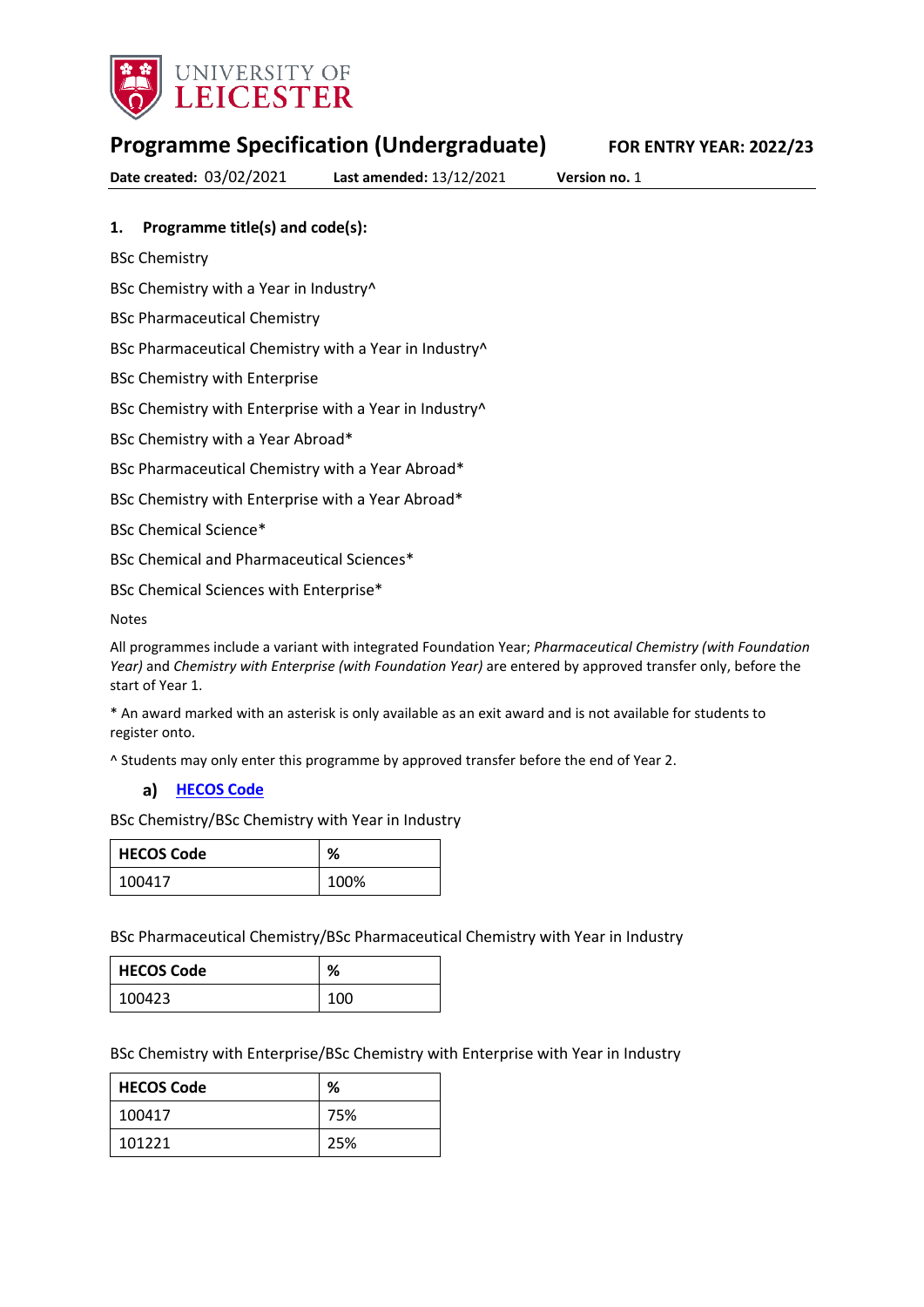## **UCAS Code (where required)**

BSc Chemistry F100 BSc Pharmaceutical Chemistry F154 BSc Chemistry with Enterprise F110, F111

### **2. Awarding body or institution:**

University of Leicester

### **3. a) Mode of study**

Full-time

### **Type of study**

Campus-based

### **4. Registration periods:**

The normal and maximum registration periods for each degree are as follows:

| <b>Degree</b>                | BSc     | BSc     | 3Sc with Year in Industry | BSc with Year in Industry | 3Sc with Foundation Year | <b>BSc with Foundation Year</b> | BSc with Year in Industry and<br>Foundation Year | BSc with Year in Industry and<br>Foundation Year |
|------------------------------|---------|---------|---------------------------|---------------------------|--------------------------|---------------------------------|--------------------------------------------------|--------------------------------------------------|
|                              | Normal  | Max.    | Normal                    | Max.                      | Normal                   | Max.                            | Normal                                           | Max.                                             |
| Chemistry                    | 3 years | 5 years | 4 years                   | 6 years                   | 4 years                  | 6 years                         | 5 years                                          | 7 years                                          |
| Pharmaceutical<br>Chemistry  | 3 years | 5 years | 4 years                   | 6 years                   | 4 years                  | 6 years                         | 5 years                                          | 7 years                                          |
| Chemistry with<br>Enterprise | 3 years | 5 years | 4 years                   | 6 years                   | 4 years                  | 6 years                         | 5 years                                          | 7 years                                          |

### **5. Typical entry requirements**

A-level ABB or equivalent and GCSE Maths grade 6. Applications from mature students with a Level 3 qualification in Chemistry and experience of employment in a chemistry related field are welcomed and will be considered on a case-by-case basis.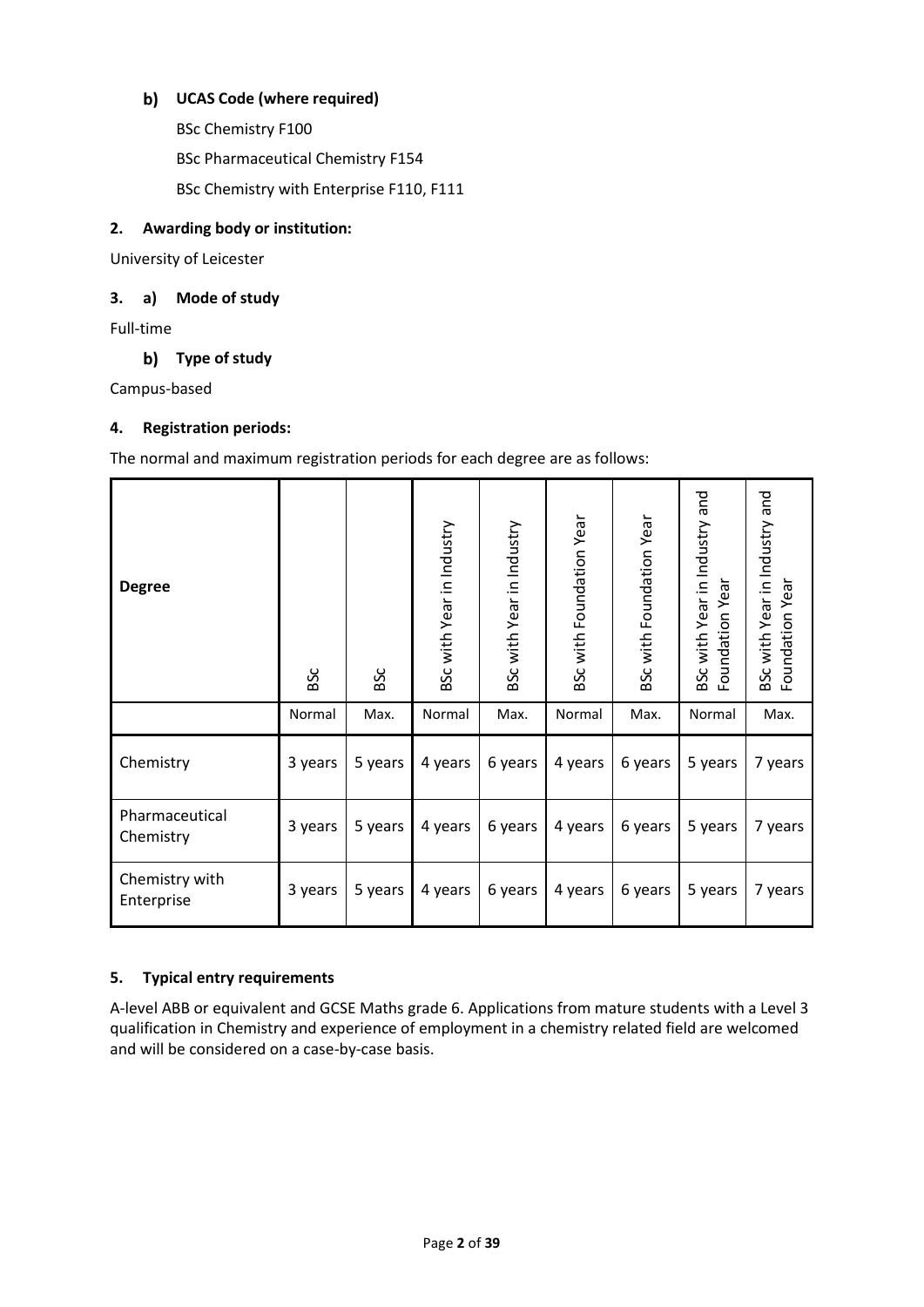### **6. Accreditation of Prior Learning**

APL will not be accepted for exemptions from individual modules, however may be considered for direct entry to Year 2, on a case by case and subject to the general provisions of the University APL policy.

#### **7. Programme aims**

The programme aims to provide a broad and in depth understanding of ideas central to chemistry.

- To train students in the practical skills necessary for the safe manipulation of chemicals
- To generate interest in, and understanding of, the wider role of chemistry in society e.g. health, industry, sustainability
- To enable students to develop independent learning skills as well as the experience of working as part of a team
- To stimulate intellectual development, develop powers of critical analysis and ability to solve problems
- To enhance written and oral communication skills
- To provide students with training in mathematical techniques and IT skills
- To introduce students to chemical research methodology through carrying out a research investigation
- To introduce students to a range topic of current chemical research
- To equip students with the knowledge and generic skills for employment or further training in R&D, science-based industry and establishments, education, and for training at management levels in other professions.

For the Year in Industry variants only, these additional programme aims apply:

- Prepare students for career and training opportunities which relates to their degree in both the private and public sectors, and voluntary organisations.
- Construct effective applications for placement opportunities
- Provide students the opportunity to recognise suitable plans for transitioning into the workplace

#### Additional aims and objectives for related degrees:

#### Pharmaceutical Chemistry

- To provide a broad understanding of the chemistry that underpins central areas of biochemistry
- To provide a broad understanding of the processes involved in development of new drugs including drug design, discovery, mode of action and production

#### Chemistry with Enterprise

- To provide an introduction to business and commerce in relation to chemical sciences
- To develop entrepreneurial skills through a series of chemistry-related activities

#### **8. Reference points used to inform the programme specification**

- [QAA Benchmarking Statement](https://www.qaa.ac.uk/docs/qaa/subject-benchmark-statements/subject-benchmark-statement-chemistry.pdf) for Chemistry
- [QAA Benchmarking Statement for Enterprise](https://www.qaa.ac.uk/docs/qaas/enhancement-and-development/enterprise-and-entrpreneurship-education-2018.pdf?sfvrsn=15f1f981_8)
- Framework for Higher Education Qualifications (FHEQ)
- UK Quality Code for Higher Education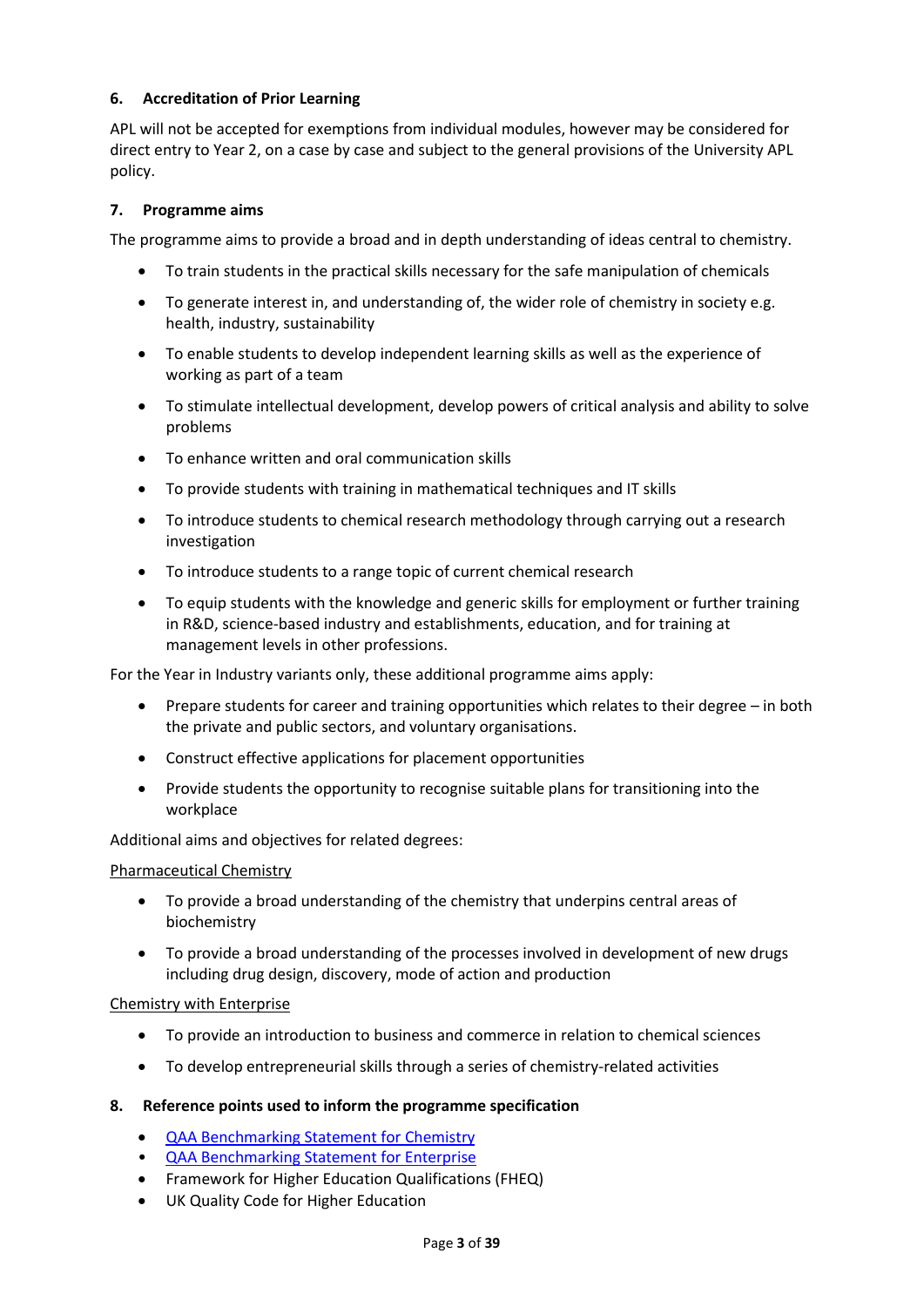- University Learnin[g Strategy](https://www2.le.ac.uk/offices/sas2/quality/learnteach)
- [University Assessment Strategy](https://www2.le.ac.uk/offices/sas2/quality/learnteach)
- University of Leicester Periodic Developmental Review Report
- External Examiners' reports (annual)
- United Nations Education for Sustainable Development Goals
- Student Destinations Data
- [Royal Society of Chemistry accreditation guidance](https://www.rsc.org/membership-and-community/degree-accreditation/?404;http://www.rsc.org:80/images/Accreditaiton%20criteria%202017_tcm18-151306.pdf)

## **9. Programme Outcomes**

Unless otherwise stated, programme outcomes apply to all awards specified in 1. Programme title(s).

### **Discipline specific knowledge and competencies**

i) Mastery of an appropriate body of knowledge

| <b>Intended Learning</b><br><b>Outcomes</b>                                                                                                                                        | <b>Teaching and Learning Methods</b>                                                                                                                                                                           | <b>How Demonstrated?</b>                                                                                                                                      |
|------------------------------------------------------------------------------------------------------------------------------------------------------------------------------------|----------------------------------------------------------------------------------------------------------------------------------------------------------------------------------------------------------------|---------------------------------------------------------------------------------------------------------------------------------------------------------------|
| On successful completion of<br>the programme students will<br>be able to:                                                                                                          |                                                                                                                                                                                                                |                                                                                                                                                               |
| recall and apply the basic<br>concepts of chemistry theory<br>across all 3 main areas of<br>chemistry* (inorganic,<br>organic & physical) and<br>related mathematics;              | Lectures; tutorials; specified &<br>directed reading; problem<br>classes; problem-based learning;<br>open ended group work;<br>laboratory practical classes;<br>research projects; computer<br>aided learning. | Written examinations; assessed<br>coursework including - tutorial<br>problems, computer tests, oral<br>presentations; assessed practical<br>work and reports. |
| solve structured and unseen<br>model problems;                                                                                                                                     | Lectures; tutorials; specified &<br>directed reading; problem<br>classes; problem-based learning;<br>open ended group work;<br>laboratory practical classes;<br>research projects; computer<br>aided learning. | Written examinations; assessed<br>coursework including - tutorial<br>problems, computer tests, oral<br>presentations; assessed practical<br>work and reports. |
| conduct experiments and<br>apply practical techniques.                                                                                                                             | Lectures; tutorials; specified &<br>directed reading; problem<br>classes; problem-based learning;<br>open ended group work;<br>laboratory practical classes;<br>research projects; computer<br>aided learning. | Written examinations; assessed<br>coursework including - tutorial<br>problems, computer tests, oral<br>presentations; assessed practical<br>work and reports. |
| Typical students should have<br>detailed knowledge of<br>selected topics in at least 2*<br>of the broad areas of<br>chemistry (organic,<br>inorganic, physical and<br>analytical). | Lectures; tutorials; specified &<br>directed reading; problem<br>classes; problem-based learning;<br>open ended group work;<br>laboratory practical classes;<br>research projects; computer<br>aided learning. | Written examinations; assessed<br>coursework including - tutorial<br>problems, computer tests, oral<br>presentations; assessed practical<br>work and reports. |
| Specific to Pharmaceutical<br>Chemistry:                                                                                                                                           |                                                                                                                                                                                                                |                                                                                                                                                               |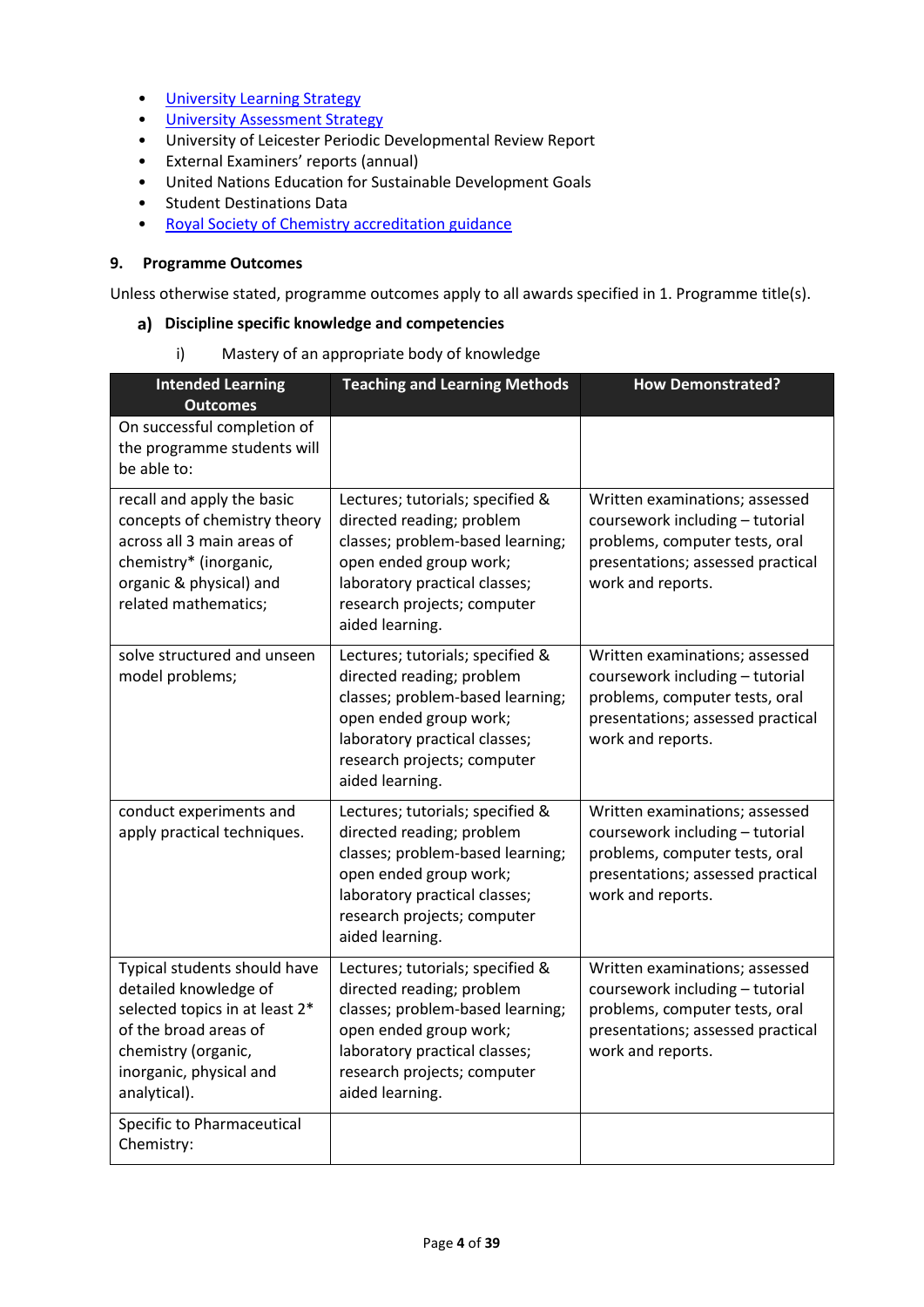| <b>Intended Learning</b><br><b>Outcomes</b>                                                                                                                                           | <b>Teaching and Learning Methods</b>                                        | <b>How Demonstrated?</b>                                                                                                    |
|---------------------------------------------------------------------------------------------------------------------------------------------------------------------------------------|-----------------------------------------------------------------------------|-----------------------------------------------------------------------------------------------------------------------------|
| knowledge and<br>understanding<br>of biochemistry; knowledge<br>of processes of drug<br>discovery.                                                                                    | Lectures; specified & directed<br>reading; laboratory practical<br>classes. | Written examinations; assessed<br>coursework including - written<br>work, essays, practical reports,<br>oral presentations. |
| *For Pharmaceutical<br>Chemistry there is less<br>coverage of physical<br>chemistry, in Year 3, the<br>detailed knowledge is in<br>organic chemistry and<br>pharmaceutical chemistry. | Lectures; specified & directed<br>reading; laboratory practical<br>classes. | Written examinations; assessed<br>coursework including - written<br>work, essays, practical reports,<br>oral presentations. |
| Specific to Chemistry with<br>Enterprise:                                                                                                                                             |                                                                             |                                                                                                                             |
| knowledge and<br>understanding of the terms<br>used in business and<br>accountancy.                                                                                                   | Lectures; specified reading,<br>workshops, tutorials and<br>seminars        | Short tests; assessed coursework<br>including written work, essays,<br>oral presentations.                                  |

ii) Understanding and application of key concepts and techniques

| <b>Intended Learning</b><br><b>Outcomes</b>                                                                                                    | <b>Teaching and Learning Methods</b>                                                                                                                                                                           | <b>How Demonstrated?</b>                                                                                                                                      |
|------------------------------------------------------------------------------------------------------------------------------------------------|----------------------------------------------------------------------------------------------------------------------------------------------------------------------------------------------------------------|---------------------------------------------------------------------------------------------------------------------------------------------------------------|
| On successful completion of<br>the programme students will<br>be able to:                                                                      |                                                                                                                                                                                                                |                                                                                                                                                               |
| apply chemical concepts in<br>new situations (e.g. ability to<br>predict physical and<br>chemical properties by<br>comparison with analogues); | Lectures; tutorials; specified &<br>directed reading; problem<br>classes; problem-based learning;<br>open ended group work;<br>laboratory practical classes;<br>research projects; computer<br>aided learning. | Written examinations; assessed<br>coursework including - tutorial<br>problems, computer tests, oral<br>presentations; assessed practical<br>work and reports. |
| apply logic and chemical<br>knowledge to make<br>deductions based on<br>(limited) evidence;                                                    | Lectures; tutorials; specified &<br>directed reading; problem<br>classes; problem-based learning;<br>open ended group work;<br>laboratory practical classes;<br>research projects; computer<br>aided learning. | Written examinations; assessed<br>coursework including - tutorial<br>problems, computer tests, oral<br>presentations; assessed practical<br>work and reports. |
| solve familiar and unfamiliar<br>chemistry related problems;                                                                                   | Lectures; tutorials; specified &<br>directed reading; problem<br>classes; problem-based learning;<br>open ended group work;<br>laboratory practical classes;<br>research projects; computer<br>aided learning. | Written examinations; assessed<br>coursework including - tutorial<br>problems, computer tests, oral<br>presentations; assessed practical<br>work and reports. |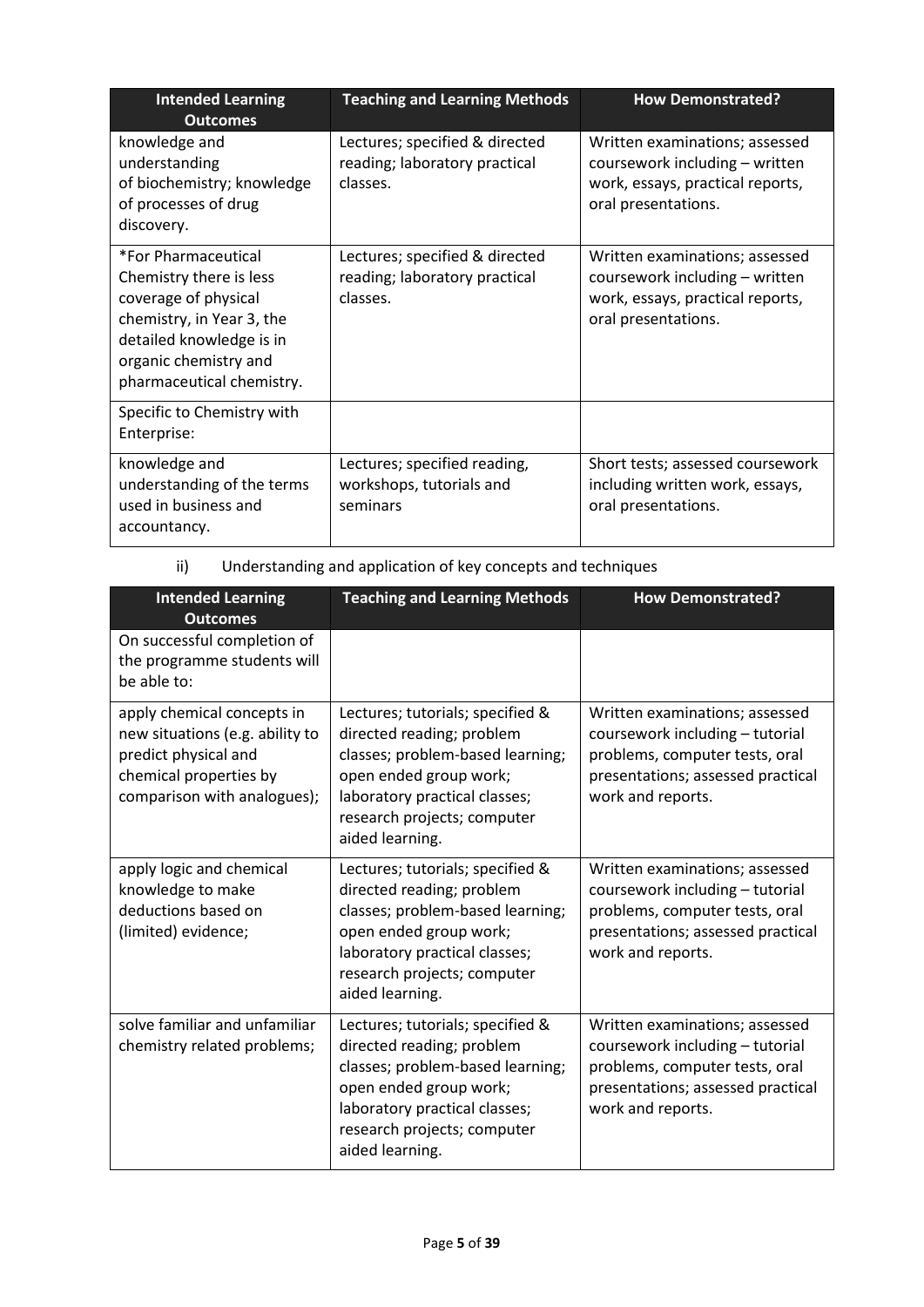| <b>Intended Learning</b><br><b>Outcomes</b>                                                                            | <b>Teaching and Learning Methods</b>                                                                                                                                                                           | <b>How Demonstrated?</b>                                                                                                                                      |
|------------------------------------------------------------------------------------------------------------------------|----------------------------------------------------------------------------------------------------------------------------------------------------------------------------------------------------------------|---------------------------------------------------------------------------------------------------------------------------------------------------------------|
| design, construct and<br>conduct chemical<br>experiments using standard<br>equipment and following<br>safe procedures; | Lectures; tutorials; specified &<br>directed reading; problem<br>classes; problem-based learning;<br>open ended group work;<br>laboratory practical classes;<br>research projects; computer<br>aided learning. | Written examinations; assessed<br>coursework including - tutorial<br>problems, computer tests, oral<br>presentations; assessed practical<br>work and reports. |
| use computer programs to<br>retrieve & analyse data;                                                                   | Lectures; tutorials; specified &<br>directed reading; problem<br>classes; problem-based learning;<br>open ended group work;<br>laboratory practical classes;<br>research projects; computer<br>aided learning. | Written examinations; assessed<br>coursework including - tutorial<br>problems, computer tests, oral<br>presentations; assessed practical<br>work and reports. |
| describe and discuss the<br>accumulation of scientific<br>evidence.                                                    | Lectures; tutorials; specified &<br>directed reading; problem<br>classes; problem-based learning;<br>open ended group work;<br>laboratory practical classes;<br>research projects; computer<br>aided learning. | Written examinations; assessed<br>coursework including - tutorial<br>problems, computer tests, oral<br>presentations; assessed practical<br>work and reports. |
| Specific to Chemistry with<br>Enterprise:                                                                              |                                                                                                                                                                                                                |                                                                                                                                                               |
| ability to apply the key<br>concepts of business to a<br>product/service and develop<br>a business case.               | Lectures; specified reading,<br>workshops and seminars                                                                                                                                                         | Problem based learning and<br>written business plan.                                                                                                          |

## iii) Critical analysis of key issues

| <b>Intended Learning</b><br><b>Outcomes</b>                                            | <b>Teaching and Learning Methods</b>                                                                                                                                           | <b>How Demonstrated?</b>                                                                                                                  |
|----------------------------------------------------------------------------------------|--------------------------------------------------------------------------------------------------------------------------------------------------------------------------------|-------------------------------------------------------------------------------------------------------------------------------------------|
| On successful completion of<br>the programme students will<br>be able to:              |                                                                                                                                                                                |                                                                                                                                           |
| critically appraise physical &<br>chemical information and<br>discuss its limitations; | Lectures; tutorials; problem-<br>based learning; problem classes,<br>open ended group work;<br>laboratory practical classes;<br>research projects; computer<br>aided learning. | Written examinations; practical &<br>projects reports; oral<br>presentations; assessed practical<br>work; assessed computer<br>exercises. |
| draw quantitative<br>conclusions from sample<br>data;                                  | Lectures; tutorials; problem-<br>based learning; problem classes,<br>open ended group work;<br>laboratory practical classes;<br>research projects; computer<br>aided learning. | Written examinations; practical &<br>projects reports; oral<br>presentations; assessed practical<br>work; assessed computer<br>exercises. |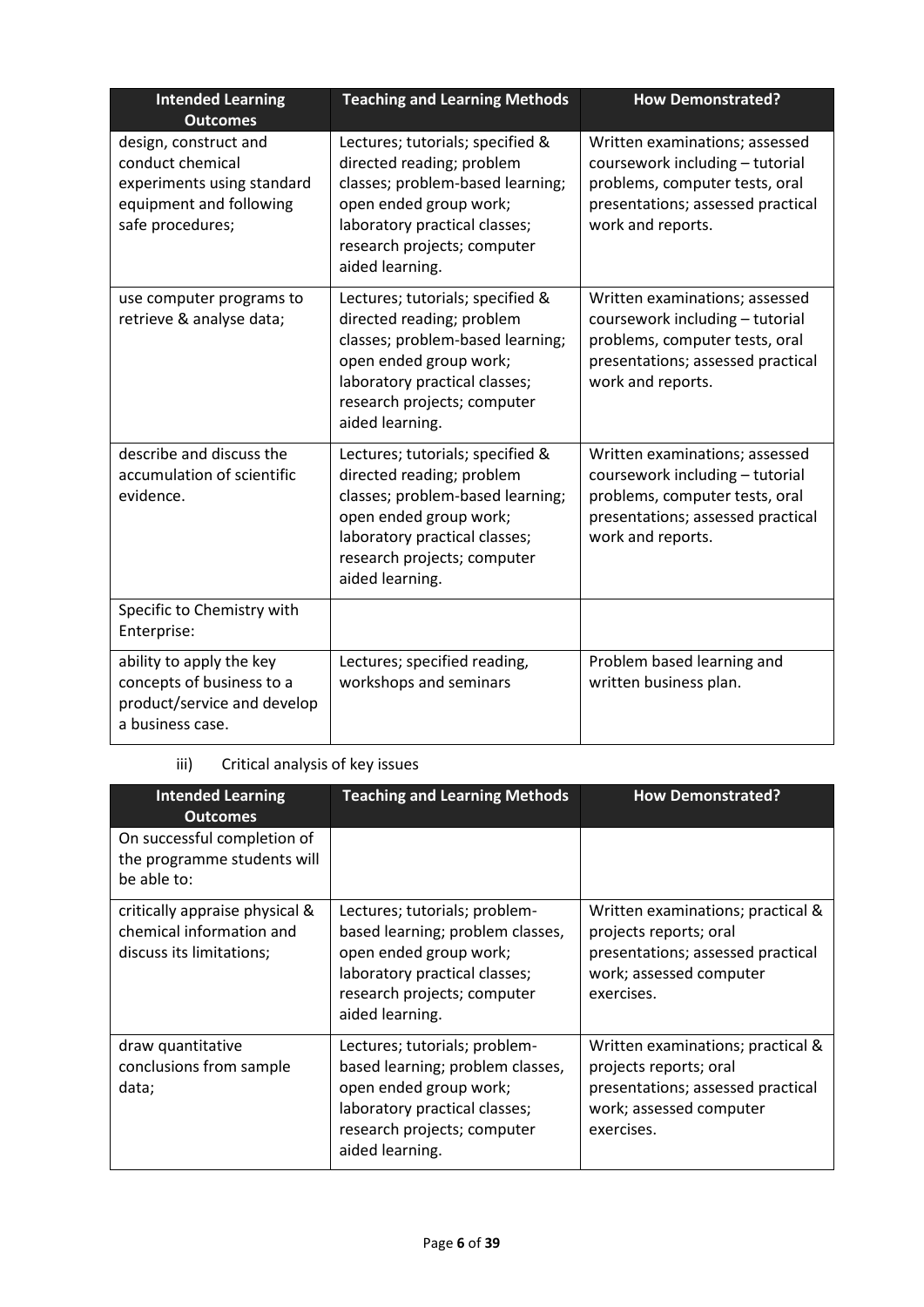| <b>Intended Learning</b><br><b>Outcomes</b>                         | <b>Teaching and Learning Methods</b>                                                                                                                                           | <b>How Demonstrated?</b>                                                                                                                  |
|---------------------------------------------------------------------|--------------------------------------------------------------------------------------------------------------------------------------------------------------------------------|-------------------------------------------------------------------------------------------------------------------------------------------|
| summarise key findings of<br>scientific papers;                     | Lectures; tutorials; problem-<br>based learning; problem classes,<br>open ended group work;<br>laboratory practical classes;<br>research projects; computer<br>aided learning. | Written examinations; practical &<br>projects reports; oral<br>presentations; assessed practical<br>work; assessed computer<br>exercises. |
| critically assess and compare<br>scientific theories.               | Lectures; tutorials; problem-<br>based learning; problem classes,<br>open ended group work;<br>laboratory practical classes;<br>research projects; computer<br>aided learning. | Written examinations; practical &<br>projects reports; oral<br>presentations; assessed practical<br>work; assessed computer<br>exercises. |
| Specific to Chemistry with<br>Enterprise:                           |                                                                                                                                                                                |                                                                                                                                           |
| ability to carry out a SWOT<br>analysis for a product /<br>business | Lectures; specified reading,<br>workshops and seminars                                                                                                                         | Data analysis exercises                                                                                                                   |

## iv) Clear and concise presentation of material

| <b>Intended Learning</b><br><b>Outcomes</b>                                                                                             | <b>Teaching and Learning Methods</b>                                                                                                                                      | <b>How Demonstrated?</b>                                                                                                                                                                            |
|-----------------------------------------------------------------------------------------------------------------------------------------|---------------------------------------------------------------------------------------------------------------------------------------------------------------------------|-----------------------------------------------------------------------------------------------------------------------------------------------------------------------------------------------------|
| On successful completion of<br>the programme students will<br>be able to:                                                               |                                                                                                                                                                           |                                                                                                                                                                                                     |
| present scientific ideas, data<br>and results in a variety of<br>(appropriate) forms e.g.<br>reports, seminars, posters,<br>papers etc; | Lectures, tutorials; problem-<br>based learning; group based<br>problem classes; open ended<br>group project work; laboratory<br>practical classes; research<br>projects. | Laboratory notebooks; practical<br>and project reports; oral<br>presentations; assessed practical<br>work including lab samples &<br>associated data; assessed<br>computer exercises; tutorial work |
| use appropriate software for<br>presenting and modelling<br>chemical structures and<br>systems;                                         | Lectures, tutorials; problem-<br>based learning; group based<br>problem classes; open ended<br>group project work; laboratory<br>practical classes; research<br>projects. | Laboratory notebooks; practical<br>and project reports; oral<br>presentations; assessed practical<br>work including lab samples &<br>associated data; assessed<br>computer exercises; tutorial work |
| participate in scientific<br>discussion and debate.                                                                                     | Lectures, tutorials; problem-<br>based learning; group based<br>problem classes; open ended<br>group project work; laboratory<br>practical classes; research<br>projects. | Laboratory notebooks; practical<br>and project reports; oral<br>presentations; assessed practical<br>work including lab samples &<br>associated data; assessed<br>computer exercises; tutorial work |
| Specific to Chemistry with<br>Enterprise:                                                                                               |                                                                                                                                                                           |                                                                                                                                                                                                     |
| ability to create and present<br>a business plan                                                                                        | Lectures; specified reading,<br>workshops and seminars                                                                                                                    | Problem based learning and<br>written business plan                                                                                                                                                 |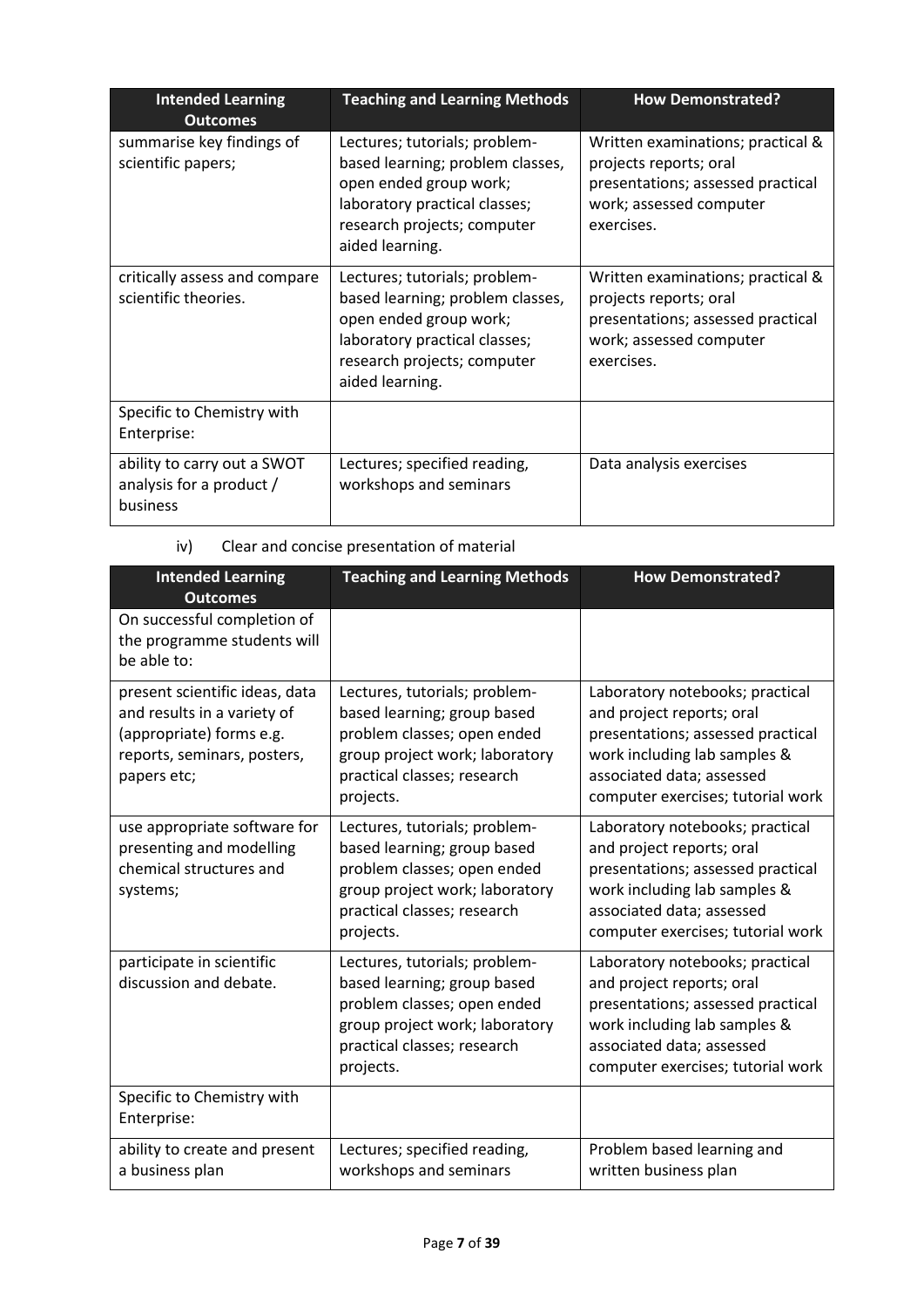v) Critical appraisal of evidence with appropriate insight

| <b>Intended Learning</b><br><b>Outcomes</b>                               | <b>Teaching and Learning Methods</b>                                                                                                     | <b>How Demonstrated?</b>                                                                                                                                     |
|---------------------------------------------------------------------------|------------------------------------------------------------------------------------------------------------------------------------------|--------------------------------------------------------------------------------------------------------------------------------------------------------------|
| On successful completion of<br>the programme students will<br>be able to: |                                                                                                                                          |                                                                                                                                                              |
| discuss and implement<br>experimental methodology;                        | Tutorials; problem-based<br>learning; lectures; open ended<br>group project work; laboratory<br>practical classes; research<br>projects. | Written examinations; reports;<br>oral presentations; assessed<br>practical work; assessed<br>computer exercises; assessed<br>problems; project assessments. |
| collect and critically analyse<br>data;                                   | Tutorials; problem-based<br>learning; lectures; open ended<br>group project work; laboratory<br>practical classes; research<br>projects. | Written examinations; reports;<br>oral presentations; assessed<br>practical work; assessed<br>computer exercises; assessed<br>problems; project assessments. |
| draw valid inferences from<br>data in a variety of settings;              | Tutorials; problem-based<br>learning; lectures; open ended<br>group project work; laboratory<br>practical classes; research<br>projects. | Written examinations; reports;<br>oral presentations; assessed<br>practical work; assessed<br>computer exercises; assessed<br>problems; project assessments. |
| discuss and criticize scientific<br>literature.                           | Tutorials; problem-based<br>learning; lectures; open ended<br>group project work; laboratory<br>practical classes; research<br>projects. | Written examinations; reports;<br>oral presentations; assessed<br>practical work; assessed<br>computer exercises; assessed<br>problems; project assessments. |
| Specific to Chemistry with<br>Enterprise:                                 |                                                                                                                                          |                                                                                                                                                              |
| ability to create and present<br>a business plan                          | Lectures; specified reading,<br>workshops and seminars                                                                                   | Data collection and analysis<br>exercises                                                                                                                    |

## vi) Other discipline specific competencies

| <b>Intended Learning</b><br><b>Outcomes</b>                               | <b>Teaching and Learning Methods</b>                     | <b>How Demonstrated?</b>                                                                  |
|---------------------------------------------------------------------------|----------------------------------------------------------|-------------------------------------------------------------------------------------------|
| On successful completion of<br>the programme students will<br>be able to: |                                                          |                                                                                           |
| discuss, design, and<br>implement scientific<br>experiments;              | Tutorials; problem-based<br>learning; research projects. | Written reports; oral<br>presentations; assessed practical<br>work; written examinations. |
| competently use a range of<br>standard laboratory<br>equipment;           | Tutorials; problem-based<br>learning; research projects. | Written reports; oral<br>presentations; assessed practical<br>work; written examinations. |
| describe and adhere to<br>laboratory safety<br>procedures;                | Tutorials; problem-based<br>learning; research projects. | Written reports; oral<br>presentations; assessed practical<br>work; written examinations. |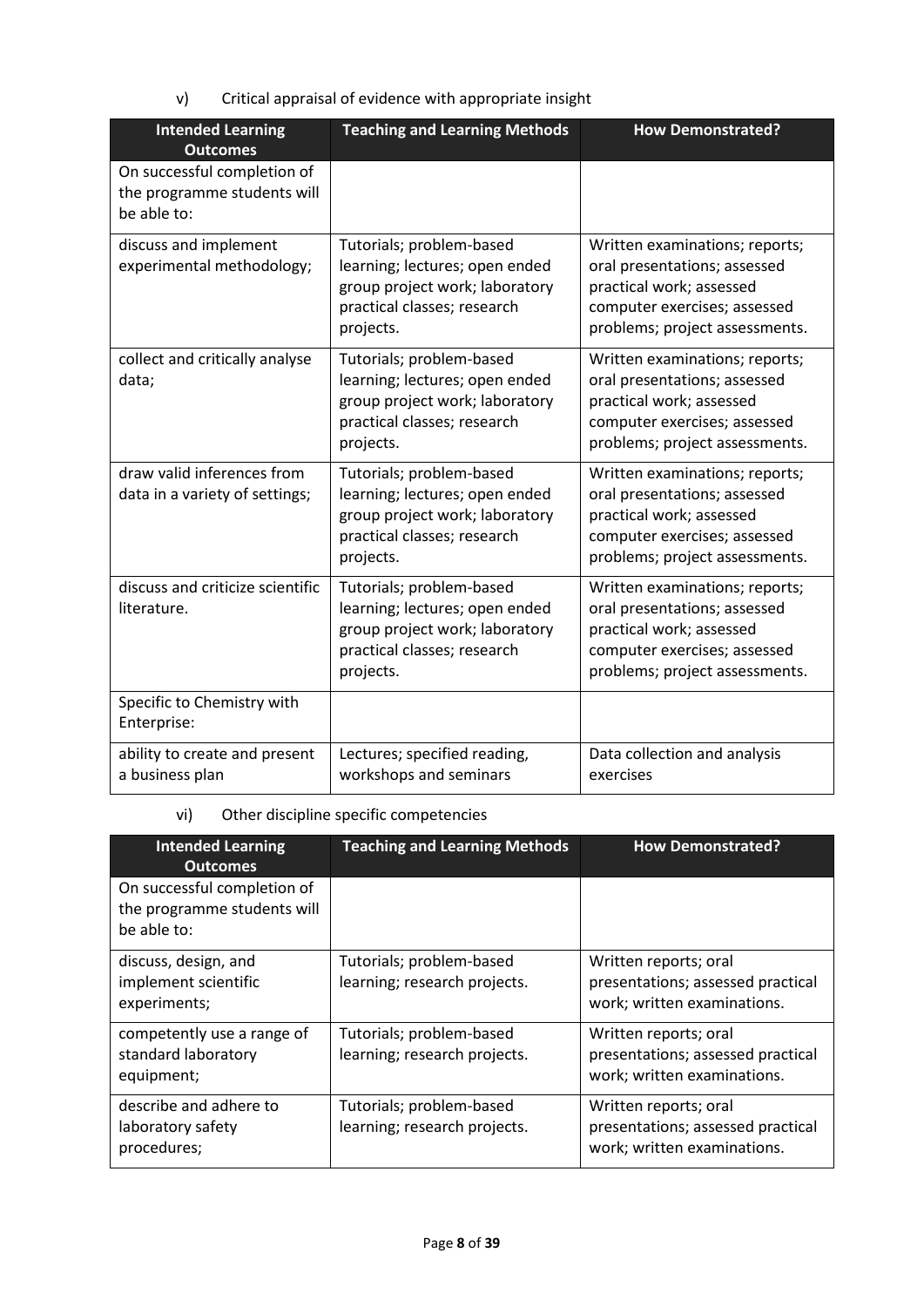| <b>Intended Learning</b><br><b>Outcomes</b>                            | <b>Teaching and Learning Methods</b>                     | How Demonstrated?                                                                         |
|------------------------------------------------------------------------|----------------------------------------------------------|-------------------------------------------------------------------------------------------|
| describe and discuss some<br>areas of current research in<br>chemistry | Tutorials; problem-based<br>learning; research projects. | Written reports; oral<br>presentations; assessed practical<br>work; written examinations. |

## **b)** Transferable skills

## i) Oral communication

| <b>Intended Learning</b><br><b>Outcomes</b>                               | <b>Teaching and Learning Methods</b>                                                       | <b>How Demonstrated?</b>                                   |
|---------------------------------------------------------------------------|--------------------------------------------------------------------------------------------|------------------------------------------------------------|
| On successful completion of<br>the programme students will<br>be able to: |                                                                                            |                                                            |
| describe and discuss<br>scientific concepts to a<br>variety of audiences; | Tutorials; problem-based<br>learning; group problem solving<br>classes; research projects. | Oral presentations and<br>questioning (including projects) |
| give reasoned arguments in<br>response to chemical<br>questions.          | Tutorials; problem-based<br>learning; group problem solving<br>classes; research projects. | Oral presentations and<br>questioning (including projects) |

## ii) Written communication

| <b>Intended Learning</b><br><b>Outcomes</b>                                                                                         | <b>Teaching and Learning Methods</b>                                                                              | <b>How Demonstrated?</b>                                                                                                                     |
|-------------------------------------------------------------------------------------------------------------------------------------|-------------------------------------------------------------------------------------------------------------------|----------------------------------------------------------------------------------------------------------------------------------------------|
| On successful completion of<br>the programme students will<br>be able to:                                                           |                                                                                                                   |                                                                                                                                              |
| write concise and clear<br>scientific reports (including<br>abstracts), laboratory<br>notebooks & reports and<br>project summaries; | Tutorials; problem-based<br>learning; laboratory practical<br>classes; CV writing workshop;<br>research projects. | Written lab-notebooks, project<br>and laboratory reports; assessed<br>CVs; assessed coursework<br>including essays, written<br>examinations. |
| write CVs;                                                                                                                          | Tutorials; problem-based<br>learning; laboratory practical<br>classes; CV writing workshop;<br>research projects. | Written lab-notebooks, project<br>and laboratory reports; assessed<br>CVs; assessed coursework<br>including essays, written<br>examinations. |
| clearly discuss some areas of<br>current research in<br>chemistry in written form.                                                  | Tutorials; problem-based<br>learning; laboratory practical<br>classes; CV writing workshop;<br>research projects. | Written lab-notebooks, project<br>and laboratory reports; assessed<br>CVs; assessed coursework<br>including essays, written<br>examinations. |
| Specific to Chemistry with<br>Enterprise:                                                                                           |                                                                                                                   |                                                                                                                                              |
| ability to write a technical<br>report and business plan                                                                            | Problem based learning and<br>seminars                                                                            | Report and business plan writing                                                                                                             |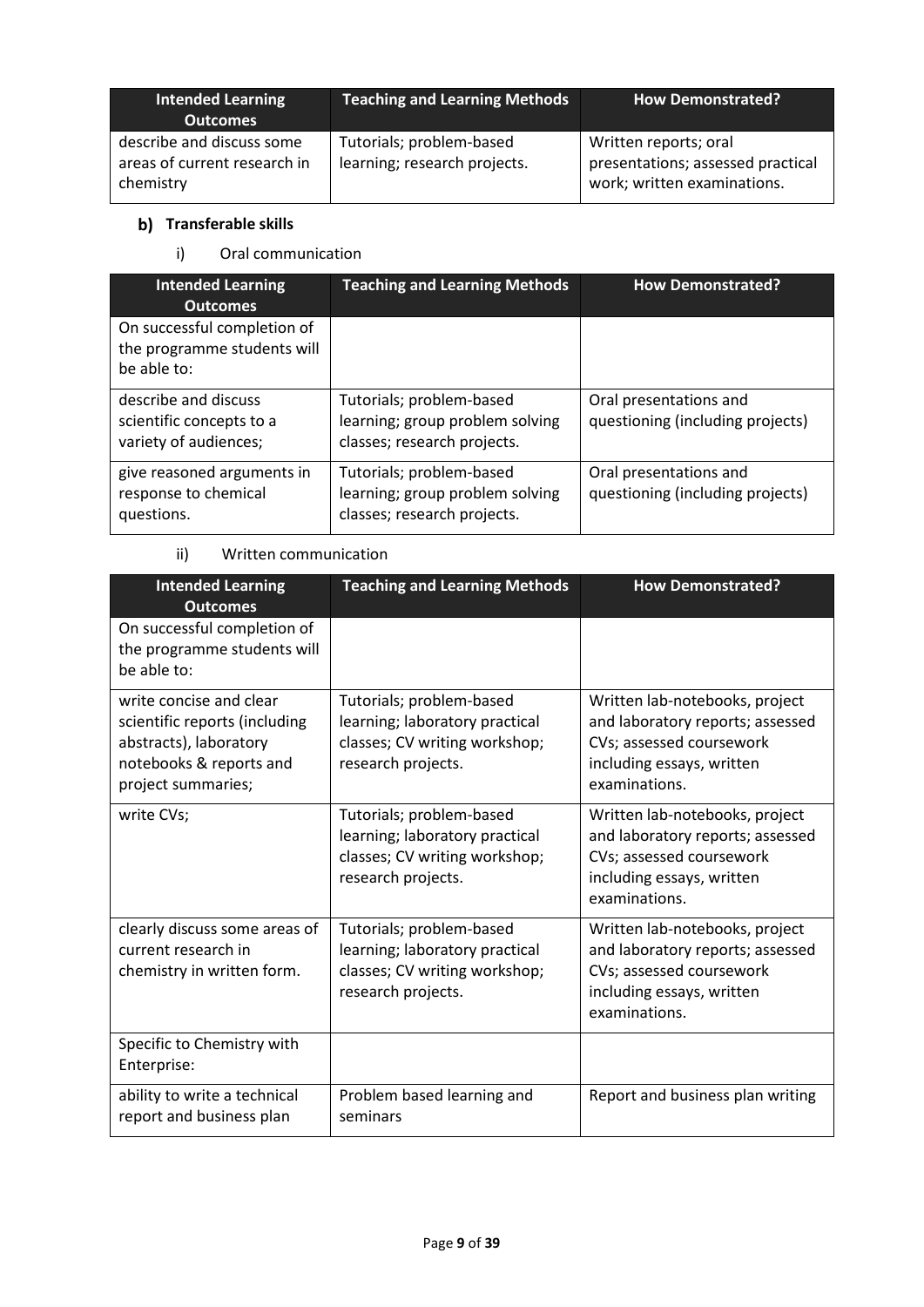iii) Information technology

| <b>Intended Learning</b><br><b>Outcomes</b>                                               | <b>Teaching and Learning Methods</b>                                                                             | <b>How Demonstrated?</b>                                                                                      |
|-------------------------------------------------------------------------------------------|------------------------------------------------------------------------------------------------------------------|---------------------------------------------------------------------------------------------------------------|
| On successful completion of<br>the programme students will<br>be able to:                 |                                                                                                                  |                                                                                                               |
| use spreadsheets, word<br>processing and presentation<br>facilities;                      | Problem classes; research<br>projects; literature based<br>coursework exercises; laboratory<br>practical classes | Assessed IT tasks;<br>laboratory/project assessments;<br>practical and project reports;<br>assessed problems. |
| use basic IT skills to access<br>chemical information from<br>online databases;           | Problem classes; research<br>projects; literature based<br>coursework exercises; laboratory<br>practical classes | Assessed IT tasks;<br>laboratory/project assessments;<br>practical and project reports;<br>assessed problems. |
| use mathematical packages<br>for data analysis;                                           | Problem classes; research<br>projects; literature based<br>coursework exercises; laboratory<br>practical classes | Assessed IT tasks;<br>laboratory/project assessments;<br>practical and project reports;<br>assessed problems. |
| use chemistry specific<br>software such as drawing or<br>molecular modelling<br>packages. | Problem classes; research<br>projects; literature based<br>coursework exercises; laboratory<br>practical classes | Assessed IT tasks;<br>laboratory/project assessments;<br>practical and project reports;<br>assessed problems. |

### iv) Numeracy

| <b>Intended Learning</b><br><b>Outcomes</b>                               | <b>Teaching and Learning Methods</b>                                                                                      | <b>How Demonstrated?</b>                                                                                                     |
|---------------------------------------------------------------------------|---------------------------------------------------------------------------------------------------------------------------|------------------------------------------------------------------------------------------------------------------------------|
| On successful completion of<br>the programme students will<br>be able to: |                                                                                                                           |                                                                                                                              |
| use analytical and graphical<br>methods;                                  | Lectures; group problem solving<br>classes; problem-based learning;<br>research project; laboratory<br>practical classes. | Written examinations; practical<br>and project reports; oral<br>presentations; assessed practical<br>work; assessed problems |
| analyse data;                                                             | Lectures; group problem solving<br>classes; problem-based learning;<br>research project; laboratory<br>practical classes. | Written examinations; practical<br>and project reports; oral<br>presentations; assessed practical<br>work; assessed problems |
| solve numerical problems<br>involving e.g. calculus, linear<br>algebra.   | Lectures; group problem solving<br>classes; problem-based learning;<br>research project; laboratory<br>practical classes. | Written examinations; practical<br>and project reports; oral<br>presentations; assessed practical<br>work; assessed problems |
| Specific to Chemistry with<br>Enterprise:                                 |                                                                                                                           |                                                                                                                              |
| ability to develop a business<br>plan and understand a set of<br>accounts | Lectures; specified reading,<br>workshops and seminars                                                                    | Written plan & oral examination                                                                                              |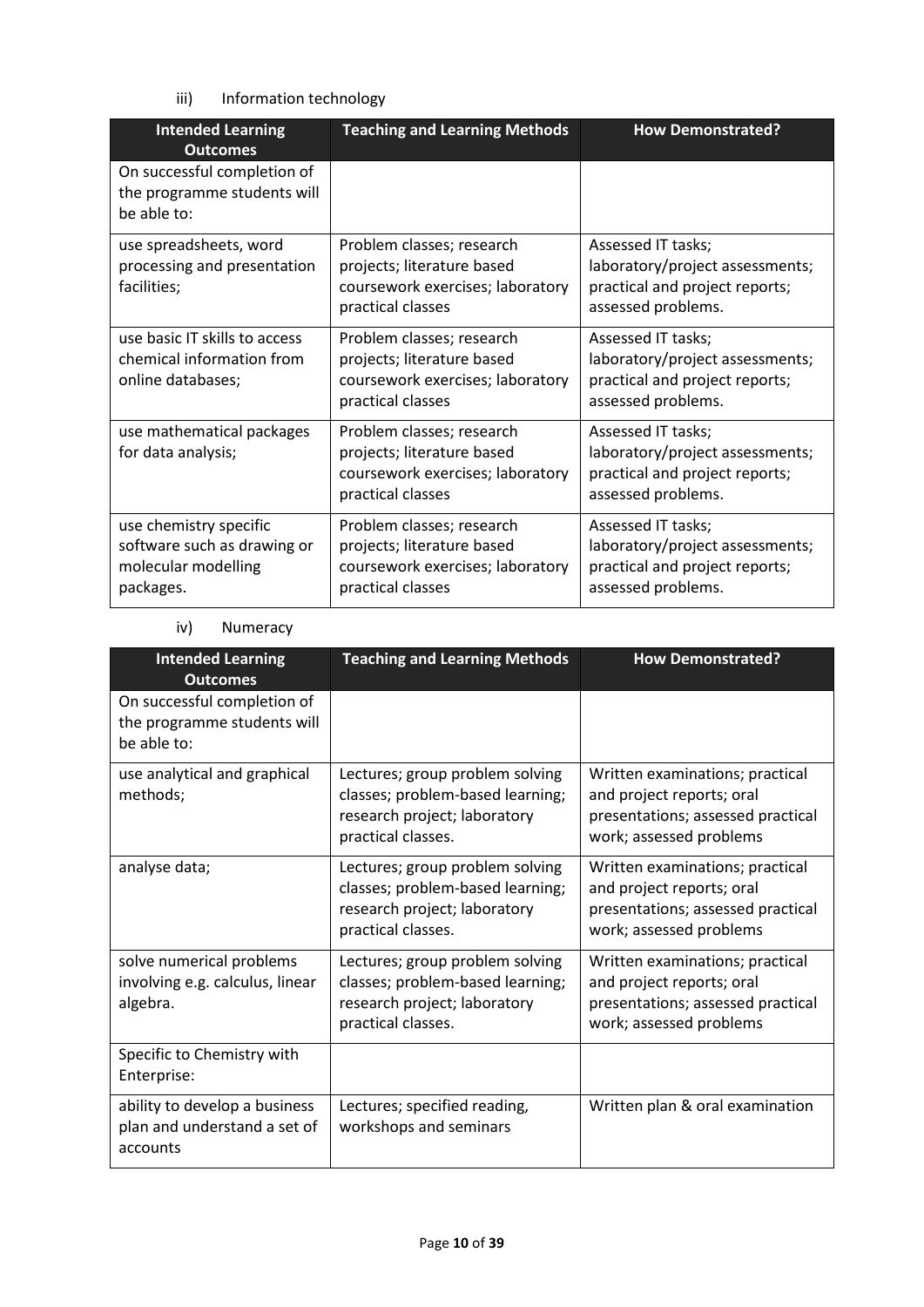v) Team working

| <b>Intended Learning</b><br><b>Outcomes</b>                               | <b>Teaching and Learning Methods</b>                                                                       | <b>How Demonstrated?</b>                                                    |
|---------------------------------------------------------------------------|------------------------------------------------------------------------------------------------------------|-----------------------------------------------------------------------------|
| On successful completion of<br>the programme students will<br>be able to: |                                                                                                            |                                                                             |
| discuss concepts and<br>formulate plans working<br>with peers;            | Group problem solving classes,<br>coursework & projects; problem-<br>based learning; research<br>projects. | Group assessment (outcomes and<br>oral questioning); project<br>assessment. |
| recognise individual<br>strengths within a team;                          | Group problem solving classes,<br>coursework & projects; problem-<br>based learning; research<br>projects. | Group assessment (outcomes and<br>oral questioning); project<br>assessment. |
| organise time and tasks<br>coherently between group<br>members;           | Group problem solving classes,<br>coursework & projects; problem-<br>based learning; research<br>projects. | Group assessment (outcomes and<br>oral questioning); project<br>assessment. |
| produce joint<br>reports/presentations.                                   | Group problem solving classes,<br>coursework & projects; problem-<br>based learning; research<br>projects. | Group assessment (outcomes and<br>oral questioning); project<br>assessment. |

## vi) Problem solving

| <b>Intended Learning</b><br><b>Outcomes</b>                                        | <b>Teaching and Learning Methods</b>                                                                                 | <b>How Demonstrated?</b>                                                                    |
|------------------------------------------------------------------------------------|----------------------------------------------------------------------------------------------------------------------|---------------------------------------------------------------------------------------------|
| On successful completion of<br>the programme students will<br>be able to:          |                                                                                                                      |                                                                                             |
| analyse problems;                                                                  | Lectures; tutorials; problem-<br>based learning; laboratory<br>classes; open ended group work;<br>research projects. | Assessed examinations; assessed<br>problems; group work<br>assessment; project assessments. |
| plan and implement<br>projects;                                                    | Lectures; tutorials; problem-<br>based learning; laboratory<br>classes; open ended group work;<br>research projects. | Assessed examinations; assessed<br>problems; group work<br>assessment; project assessments. |
| apply chemistry knowledge<br>and problem-solving ability<br>to novel applications; | Lectures; tutorials; problem-<br>based learning; laboratory<br>classes; open ended group work;<br>research projects. | Assessed examinations; assessed<br>problems; group work<br>assessment; project assessments. |
| solve unfamiliar numerical<br>problems.                                            | Lectures; tutorials; problem-<br>based learning; laboratory<br>classes; open ended group work;<br>research projects. | Assessed examinations; assessed<br>problems; group work<br>assessment; project assessments. |
| Specific to Chemistry with<br>Enterprise:                                          |                                                                                                                      |                                                                                             |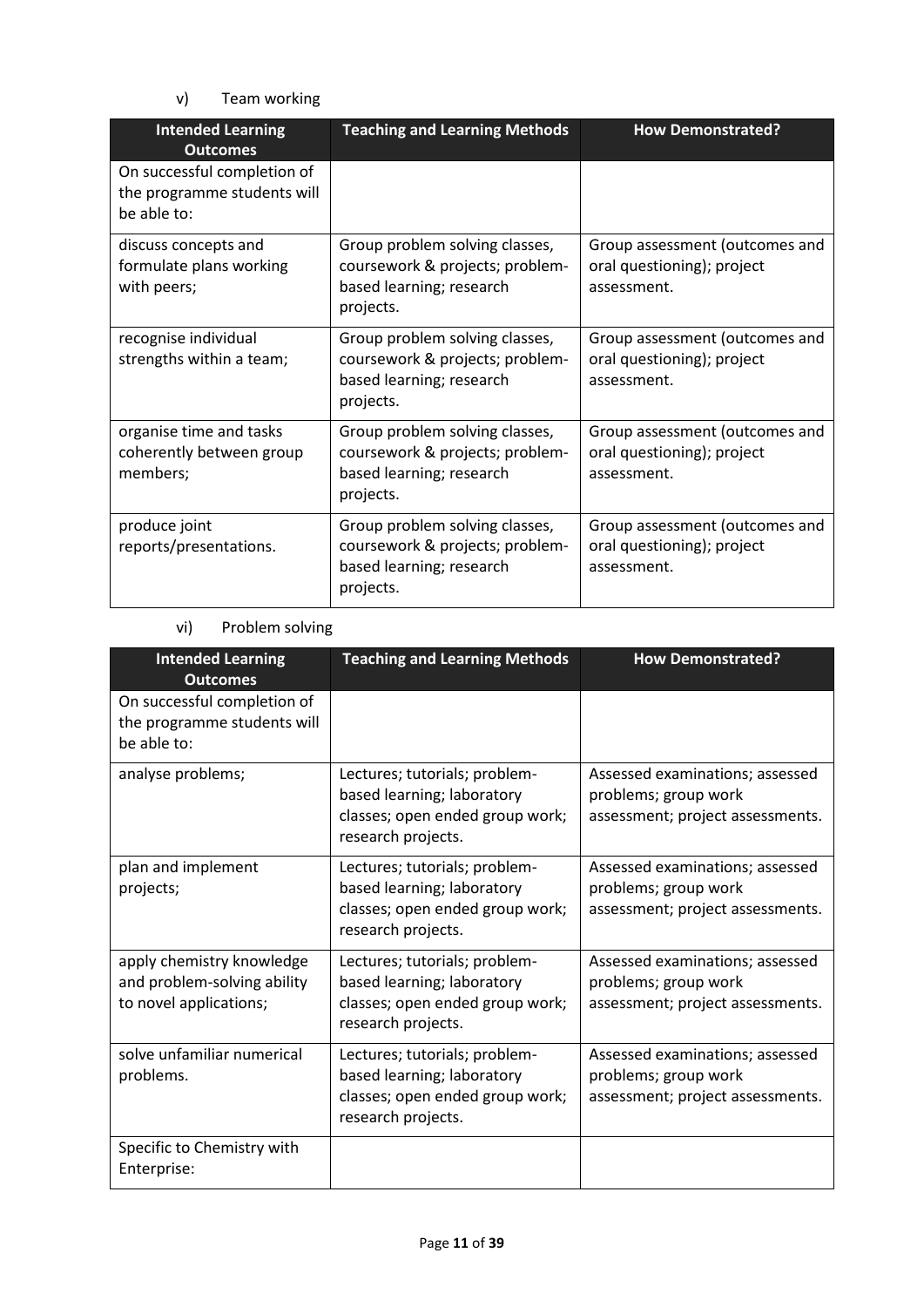| <b>Intended Learning</b><br><b>Outcomes</b>                          | Teaching and Learning Methods                          | <b>How Demonstrated?</b>        |
|----------------------------------------------------------------------|--------------------------------------------------------|---------------------------------|
| ability to carry out a SWOT<br>analysis in a business<br>environment | Lectures; specified reading,<br>workshops and seminars | Written plan & oral examination |

## vii) Information handling

| <b>Intended Learning</b><br><b>Outcomes</b>                                                                                                               | <b>Teaching and Learning Methods</b>                                                                                                            | <b>How Demonstrated?</b>                                                                            |
|-----------------------------------------------------------------------------------------------------------------------------------------------------------|-------------------------------------------------------------------------------------------------------------------------------------------------|-----------------------------------------------------------------------------------------------------|
| On successful completion of<br>the programme students will<br>be able to:                                                                                 |                                                                                                                                                 |                                                                                                     |
| gather, retrieve, and<br>manipulate chemical<br>information and data from a<br>variety of sources, analyse &<br>use it to support a chemical<br>argument; | Lectures, tutorials; problem-<br>based learning; laboratory and<br>project supervision; group<br>problem solving classes; research<br>projects. | Assessed examinations; assessed<br>problems; project and laboratory<br>reports; oral presentations. |
| describe and discuss the<br>scientific method;                                                                                                            | Lectures, tutorials; problem-<br>based learning; laboratory and<br>project supervision; group<br>problem solving classes; research<br>projects. | Assessed examinations; assessed<br>problems; project and laboratory<br>reports; oral presentations. |
| present data in various forms<br>(e.g. tabular and graphical);                                                                                            | Lectures, tutorials; problem-<br>based learning; laboratory and<br>project supervision; group<br>problem solving classes; research<br>projects. | Assessed examinations; assessed<br>problems; project and laboratory<br>reports; oral presentations. |
| access, search and appraise<br>articles in scientific<br>journals/literature.                                                                             | Lectures, tutorials; problem-<br>based learning; laboratory and<br>project supervision; group<br>problem solving classes; research<br>projects. | Assessed examinations; assessed<br>problems; project and laboratory<br>reports; oral presentations. |
| Specific to Chemistry with<br>Enterprise:                                                                                                                 |                                                                                                                                                 |                                                                                                     |
| ability to carry out a market<br>survey and subsequent data<br>analysis                                                                                   | Lectures; specified reading,<br>workshops and seminars                                                                                          | Data collection and analysis<br>exercises                                                           |

## viii) Skills for lifelong learning

| <b>Intended Learning</b><br><b>Outcomes</b>                                   | <b>Teaching and Learning Methods</b>                                                                                 | <b>How Demonstrated?</b>                                                                                          |
|-------------------------------------------------------------------------------|----------------------------------------------------------------------------------------------------------------------|-------------------------------------------------------------------------------------------------------------------|
| On successful completion of<br>the programme students will<br>be able to:     |                                                                                                                      |                                                                                                                   |
| plan and undertake projects<br>involving elements of<br>independent research; | Laboratory classes & research<br>projects; careers / skills training<br>sessions; lectures from visiting<br>speakers | Open note assessments; meeting<br>deadlines; Project assessments;<br>written examinations; assessed<br><b>CVs</b> |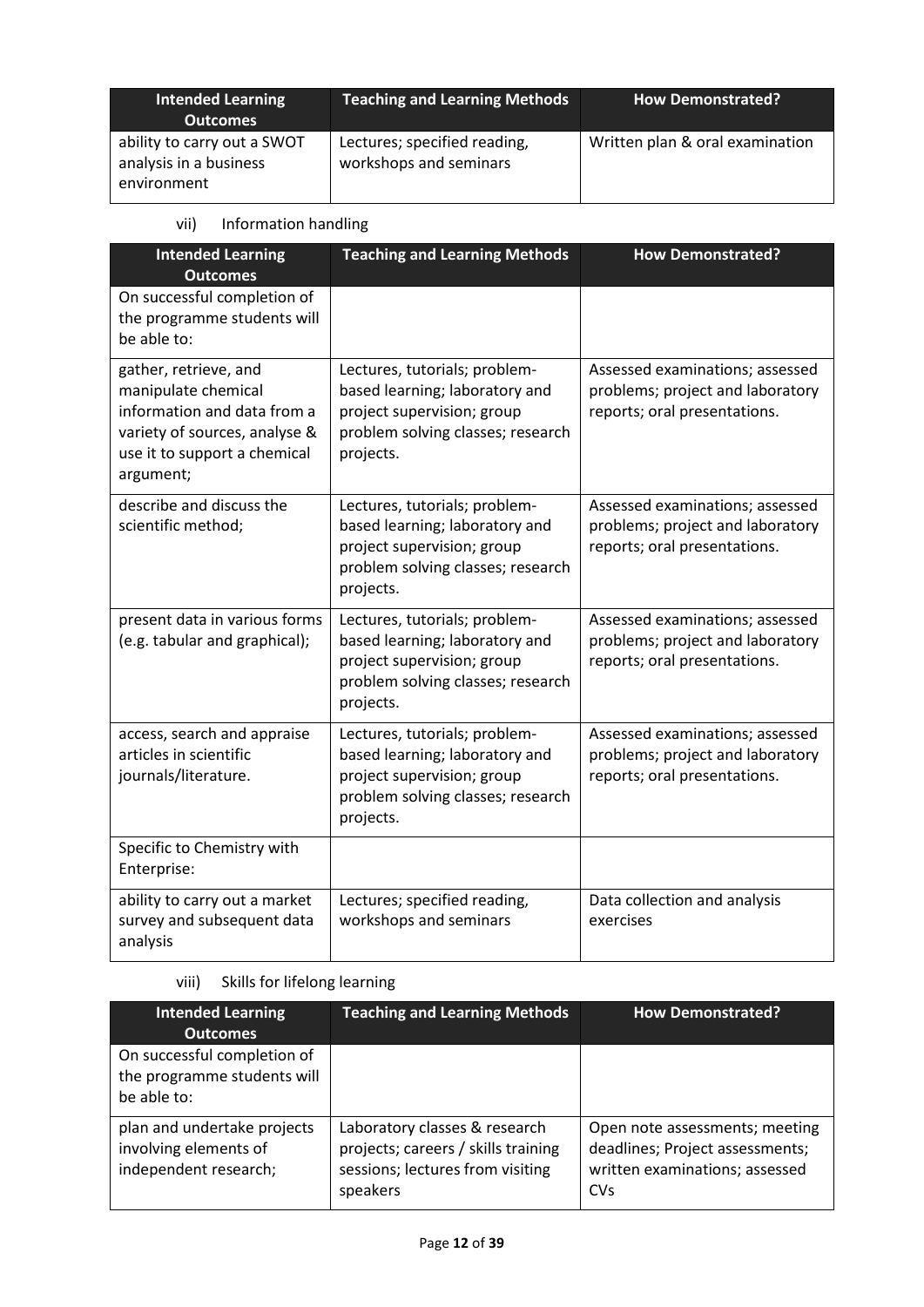| <b>Intended Learning</b><br><b>Outcomes</b>                                                                                     | <b>Teaching and Learning Methods</b>                                                                                 | <b>How Demonstrated?</b>                                                                                          |
|---------------------------------------------------------------------------------------------------------------------------------|----------------------------------------------------------------------------------------------------------------------|-------------------------------------------------------------------------------------------------------------------|
| access, search and appraise<br>scholarly articles;                                                                              | Laboratory classes & research<br>projects; careers / skills training<br>sessions; lectures from visiting<br>speakers | Open note assessments; meeting<br>deadlines; Project assessments;<br>written examinations; assessed<br><b>CVs</b> |
| collect and analyse data;                                                                                                       | Laboratory classes & research<br>projects; careers / skills training<br>sessions; lectures from visiting<br>speakers | Open note assessments; meeting<br>deadlines; Project assessments;<br>written examinations; assessed<br><b>CVs</b> |
| search for and pursue<br>employment and/or further<br>study opportunities;                                                      | Laboratory classes & research<br>projects; careers / skills training<br>sessions; lectures from visiting<br>speakers | Open note assessments; meeting<br>deadlines; Project assessments;<br>written examinations; assessed<br>CVs        |
| work effectively in teams;                                                                                                      | Laboratory classes & research<br>projects; careers / skills training<br>sessions; lectures from visiting<br>speakers | Open note assessments; meeting<br>deadlines; Project assessments;<br>written examinations; assessed<br><b>CVs</b> |
| work to deadlines managing<br>their time effectively.                                                                           | Laboratory classes & research<br>projects; careers / skills training<br>sessions; lectures from visiting<br>speakers | Open note assessments; meeting<br>deadlines; Project assessments;<br>written examinations; assessed<br><b>CVs</b> |
| Students taking an industrial<br>placement year will also<br>appreciate the cultural<br>environment of different<br>businesses. | Experience with industry.                                                                                            | Reflective coursework exercises.                                                                                  |

## ix) Year in Industry

| <b>Intended Learning</b><br><b>Outcomes</b>                                          | <b>Teaching and Learning Methods</b>                                                                                      | <b>How Demonstrated?</b>                                            |
|--------------------------------------------------------------------------------------|---------------------------------------------------------------------------------------------------------------------------|---------------------------------------------------------------------|
| Select appropriate resources<br>for researching/securing<br>placement opportunities. | Students are provided with<br>dedicated and timetabled<br>sessions to prepare to search and<br>secure a year in industry. | Formative module feedback<br>through session tasks and<br>exercises |
|                                                                                      | Problem solving classes,<br>Masterclasses, Career<br>development programmes,<br>Independent research.                     |                                                                     |
| Explain the process for<br>applying for and securing a<br>relevant placement.        | Students are provided with<br>dedicated and timetabled<br>sessions to prepare to search and<br>secure a year in industry. | Formative module feedback<br>through session tasks and<br>exercises |
|                                                                                      | Problem solving classes,<br>Masterclasses, Career<br>development programmes,<br>Independent research.                     |                                                                     |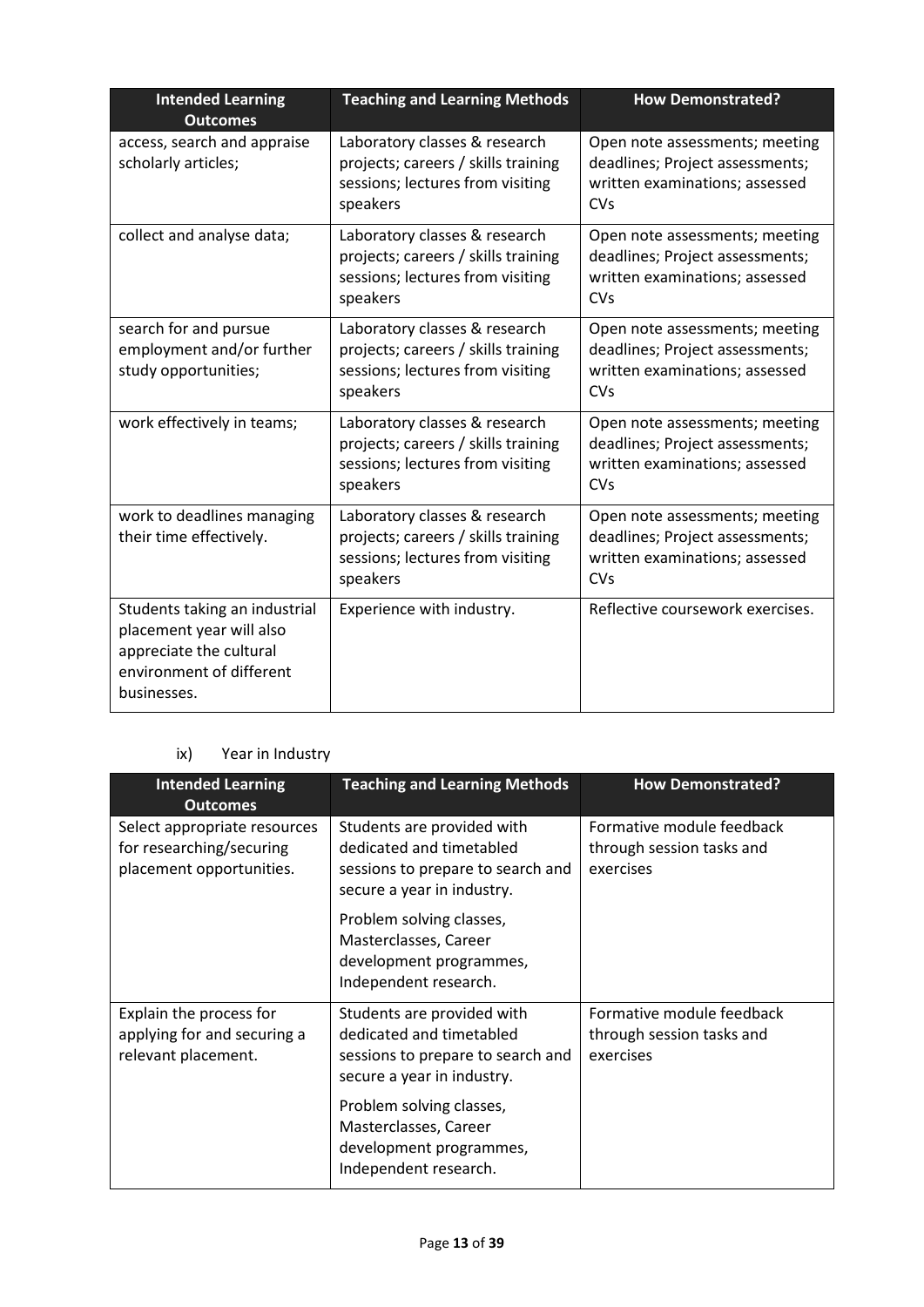| <b>Intended Learning</b><br><b>Outcomes</b>                                      | <b>Teaching and Learning Methods</b>                                                                                      | <b>How Demonstrated?</b>                                                                                                                                                                                                                            |
|----------------------------------------------------------------------------------|---------------------------------------------------------------------------------------------------------------------------|-----------------------------------------------------------------------------------------------------------------------------------------------------------------------------------------------------------------------------------------------------|
| Construct effective<br>applications for placement<br>opportunities.              | Students are provided with<br>dedicated and timetabled<br>sessions to prepare to search and<br>secure a year in industry. | Formative module feedback<br>through session tasks and<br>exercises                                                                                                                                                                                 |
|                                                                                  | Problem solving classes,<br>Masterclasses, Career<br>development programmes,<br>Independent research.                     |                                                                                                                                                                                                                                                     |
| Recognise suitable plans for<br>transitioning into a<br>placement.               | Students are provided with<br>dedicated and timetabled<br>sessions to prepare to search and<br>secure a year in industry. | Formative module feedback<br>through session tasks and<br>exercises                                                                                                                                                                                 |
|                                                                                  | Problem solving classes,<br>Masterclasses, Career<br>development programmes,<br>Independent research.                     |                                                                                                                                                                                                                                                     |
| Apply the theoretical and<br>practical aspects of the<br>material studied at the | Students undertake a minimum<br>of 9 months experience in the<br>workplace.                                               | <b>Completion of Monthly Reflective</b><br>Journals to record skills<br>development, major                                                                                                                                                          |
| the personal and<br>professional skills necessary                                | University and demonstrate<br>Project supervision, independent<br>research                                                | achievements, key areas of work,<br>learning points and challenges<br>overcome.                                                                                                                                                                     |
| for your role within the<br>organisation.                                        |                                                                                                                           | Assessed by a Placement<br>Portfolio, comprising of a<br>Reflective Summary, Professional<br>Development Plan, and Updated<br>CV (excluded from word count) to<br>formally assess on a pass or fail<br>basis.                                       |
|                                                                                  |                                                                                                                           | Formative feedback during a<br>Placement Visit (in person or via<br>Skype) from Placement Provider<br>and Placement Tutor regarding<br>reflection on skills development,<br>areas of strength and weakness<br>and contribution to the<br>workplace. |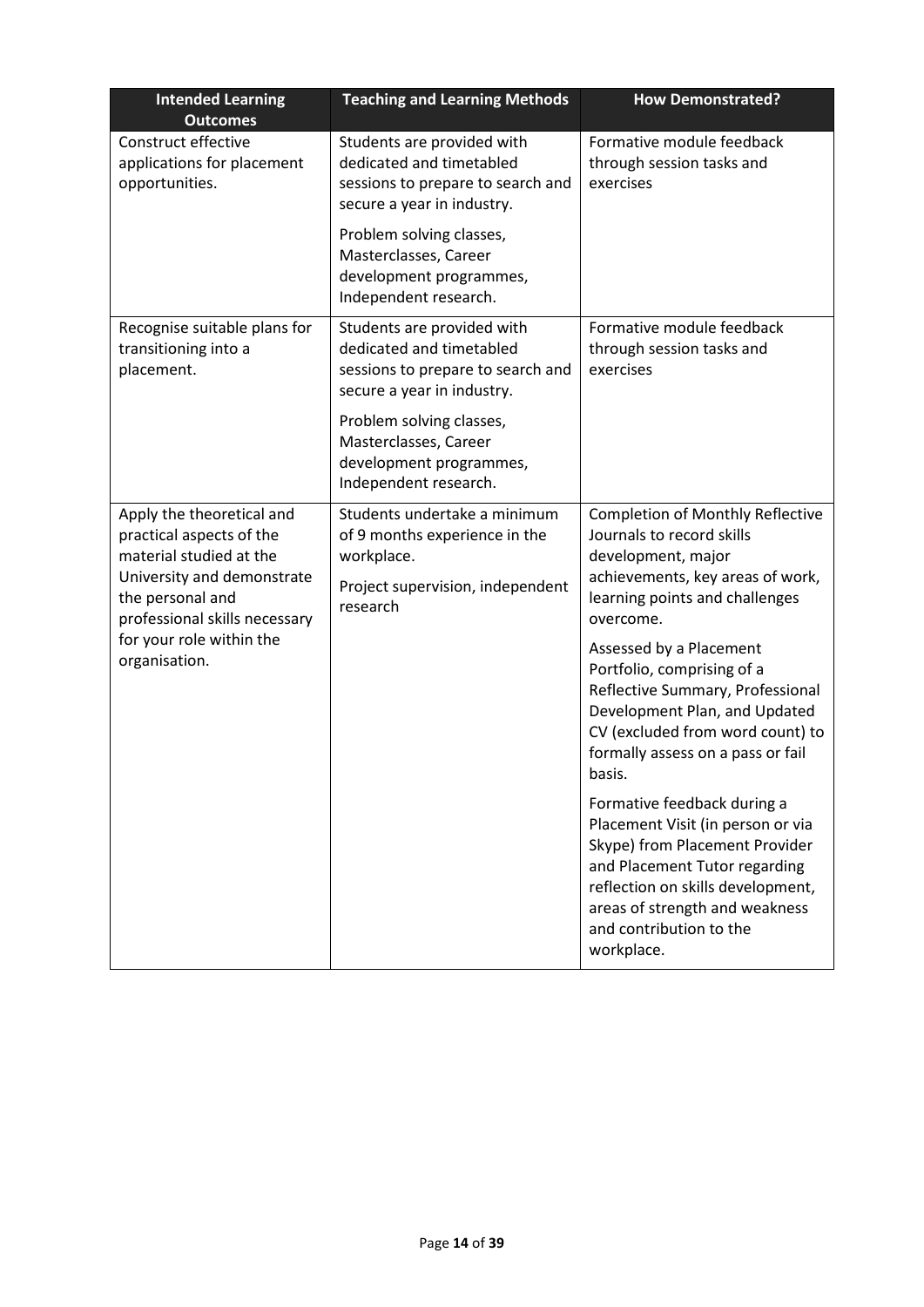| <b>Intended Learning</b><br><b>Outcomes</b>                                                                                                       | <b>Teaching and Learning Methods</b>                                                                                        | <b>How Demonstrated?</b>                                                                                                                                                                                                                            |
|---------------------------------------------------------------------------------------------------------------------------------------------------|-----------------------------------------------------------------------------------------------------------------------------|-----------------------------------------------------------------------------------------------------------------------------------------------------------------------------------------------------------------------------------------------------|
| Compose a Professional<br>Development Plan<br>considering your strengths,<br>development areas and<br>motivations for your next<br>step.          | Students undertake a minimum<br>of 9 months experience in the<br>workplace.<br>Project supervision, independent<br>research | <b>Completion of Monthly Reflective</b><br>Journals to record skills<br>development, major<br>achievements, key areas of work,<br>learning points and challenges<br>overcome.                                                                       |
|                                                                                                                                                   |                                                                                                                             | Assessed by a Placement<br>Portfolio, comprising of a<br>Reflective Summary, Professional<br>Development Plan, and Updated<br>CV (excluded from word count) to<br>formally assess on a pass or fail<br>basis.                                       |
|                                                                                                                                                   |                                                                                                                             | Formative feedback during a<br>Placement Visit (in person or via<br>Skype) from Placement Provider<br>and Placement Tutor regarding<br>reflection on skills development,<br>areas of strength and weakness<br>and contribution to the<br>workplace. |
| Modify your CV to include<br>the skills and experience you<br>have gained through your<br>significant experience gained<br>in the past 12 months. | Students undertake a minimum<br>of 9 months experience in the<br>workplace.<br>Project supervision, independent<br>research | <b>Completion of Monthly Reflective</b><br>Journals to record skills<br>development, major<br>achievements, key areas of work,<br>learning points and challenges<br>overcome.                                                                       |
|                                                                                                                                                   |                                                                                                                             | Assessed by a Placement<br>Portfolio, comprising of a<br>Reflective Summary, Professional<br>Development Plan, and Updated<br>CV (excluded from word count) to<br>formally assess on a pass or fail<br>basis.                                       |
|                                                                                                                                                   |                                                                                                                             | Formative feedback during a<br>Placement Visit (in person or via<br>Skype) from Placement Provider<br>and Placement Tutor regarding<br>reflection on skills development,<br>areas of strength and weakness<br>and contribution to the<br>workplace. |

### **10. Progression points**

This programme follows the standard Scheme of Progression set out in **Senate Regulations** - see the version of Senate Regulation 5 governing undergraduate programmes relevant to the year of entry.

The following additional progression requirements for this programme have been approved: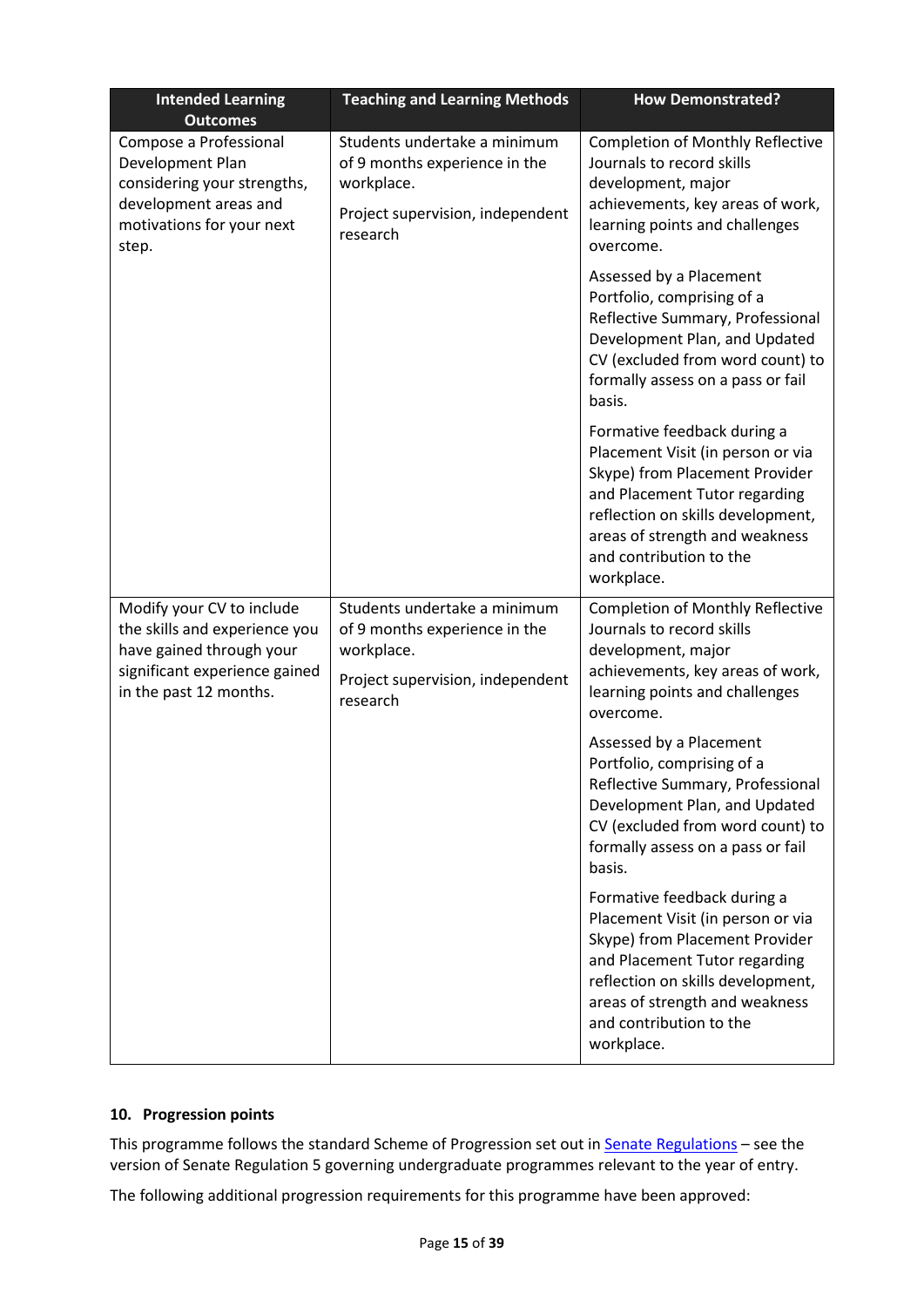• **Practical & project requirements**: Modules CH1205, CH2204, CH3261 & CH3262 must be passed **at the first attempt**, except at the discretion of the Board of Examiners who may ask students to resubmit one or more assessed coursework elements, where it is possible for students to achieve a pass mark for the module by improving their mark in individual coursework elements. There are no resit opportunities for non-mitigated missed practical work. Practical modules CH1205 & CH2204 also have a requirement of at least 90% attendance (and completion) of scheduled laboratory sessions; if this is not achieved then the module will be automatically failed. A limited number of additional "catch-up" sessions may be provided for students who have accepted mitigation for non-attendance.

In cases where a student has failed to meet a requirement to progress he or she will be required to withdraw from the course.

### **Course transfers**

### **Transfer to MChem degrees**

- Students may be permitted to transfer onto a MChem degree during Year Two if their final credit weighted average for Year One is greater than 50%.
	- $\circ$  An internal deadline will be set by the Department during Year Two for such transfers; this will be clearly communicated to all Year Two students.

### **Transfer between different degrees**

- Transfer from BSc Pharmaceutical Chemistry to BSc or MChem Chemistry is allowed at the end of Year One (and in exceptional cases at the end of Year Two).
- Transfer from BSc Chemistry to BSc Pharmaceutical Chemistry is only allowed up until the start of Semester 2 of Year One. Note: any transfer from BSc to MChem is subject to the additional requirements set out above.
- Transfer to or from the Chemistry with Enterprise programme from the other BSc degrees is not allowed after the first three weeks of Year One.

### **Year in Industry**

The progression criteria for a 'year in industry' programme is to meet the requirements needed to progress to the next level of study as outlined in the University's Senate 5 Regulations.

Where a degree programme has a requirement from a Professional or Statutory Body (PSRB) for academic attainment for students undertake a year in industry are exempt from the proposed new progression criteria and will continue to uphold existing progression criteria. A Placement Student will revert back to the degree without Year in Industry if:

- They fail to secure a year in industry role.
- They fail to pass the assessment related to the year in industry.
- The year in industry ends early due to the behaviour of the Placement Student not being in accordance with the University's Regulations for Students, Student Responsibilities. The Placement Student will need to suspend for the remainder of the academic year. To prevent such an incident from happening, processes are in place to identify any possible issues or concerns early in the year in industry role. This includes a start check, regular communications, visits to the workplace (physical and/or virtual) and evaluation. Communication and contact between the Placement Student, Placement Provider and University provides support should issues arise.
- They discontinue their Year in Industry. A student can return to their campus-based studies no later than the end of teaching week 2 at the start of the academic year should they decide to discontinue their Year in Industry they should complete a Course Transfer From. If a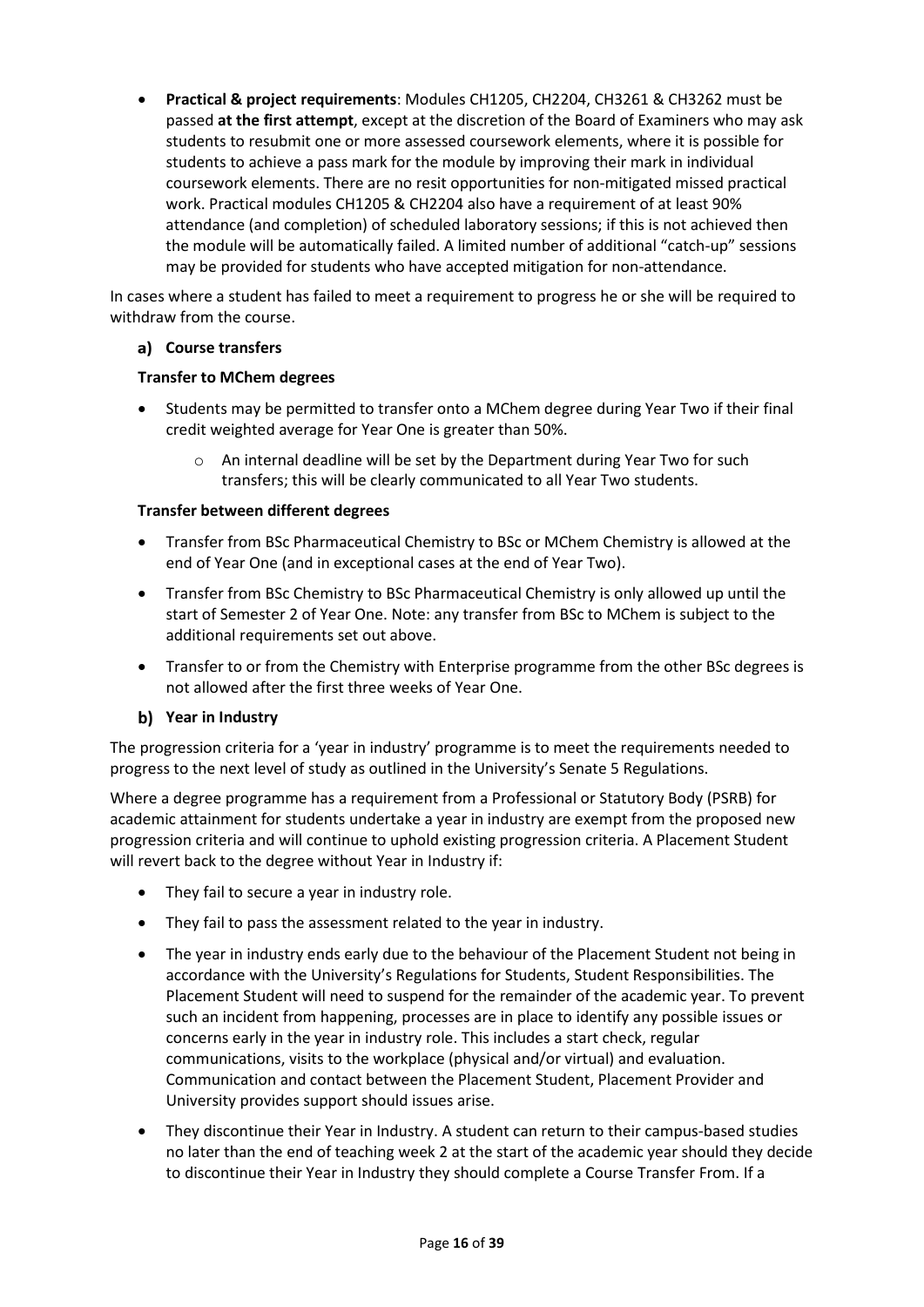Placement Student decides to discontinue their Year in Industry after this point they will need to suspend their studies for the remainder of the academic year.

Nine months is the minimum time required for a year in industry to be formally recognised. If the year in industry is terminated earlier than 9 months as a result of event outside of the Placement Students control (for example redundancy, or company liquidation), the following process will be adopted:

- If the Placement Student has completed  $1-6$  months, they will be supported to search for another placement to take them up to the 9 months required for the year in industry to be formally recognised. If the Placement Student does not find a placement to meet this criteria they will be required to suspend and transferred onto the degree without Year in Industry.
- If the Placement Student has completed 7-8 months, they will be supported to search for another placement to take them up to the 9 months required for the year in industry to be formally recognised. If the Placement Student cannot source an additional placement to take them to 9 months, assessments related to the year in industry will be set for the student to make it possible for the individual learning objectives for the year in industry to be met. This will allow the Year in Industry to be recognised in the degree certificate.
- A Placement Student will not be permitted to undertake a placement which runs across two academic years.

### **11. Criteria for award and classification**

This programme follows the standard scheme of undergraduate award and classification set out in [Senate Regulations](http://www.le.ac.uk/senate-regulations) – see the version of *Senate Regulation 5 governing undergraduate programmes* relevant to the year of entry.

The following additional award requirements for this programme have been approved:

#### **Awarding requirements for Royal Society of Chemistry accredited degrees**

• To meet Royal Society of Chemistry accreditation requirements, we require all students to pass at least one Level One or Level Two module in all three areas of the subject (organic, inorganic, and physical chemistry – see table below). Students will need to do this by the end of their studies in order to graduate with a degree in Chemistry/Pharmaceutical Chemistry/Chemistry with Enterprise.

| <b>Organic Chemistry</b> | <b>Inorganic Chemistry</b> | <b>Physical Chemistry</b> | <b>Pharmaceutical</b><br><b>Chemistry only</b> |
|--------------------------|----------------------------|---------------------------|------------------------------------------------|
| By the end of their      | By the end of their        | By the end of their       | By the end of their                            |
| studies, students        | studies, students          | studies, students         | studies, students                              |
| must have passed at      | must have passed at        | must have passed at       | must have passed at                            |
| least one of the         | least one of the           | least one of the          | least two of the                               |
| following modules:       | following modules:         | following modules:        | following modules:                             |
| CH1201 and               | CH1202 and                 | CH1203 and                | CH1209, BS2013,                                |
| CH2201.                  | CH2202.                    | CH2203.                   | CH3211                                         |
|                          |                            |                           |                                                |

- In addition, students will also need to gain an overall (CWA across both modules) pass mark of 40% for the two final year project modules CH3261 & CH3262.
- Students who meet all other progression and awarding regulations but fail to meet all of these accreditation requirements may be awarded a non-accredited degree in Chemical Science/Chemical and Pharmaceutical Sciences/Chemical Sciences with Enterprise.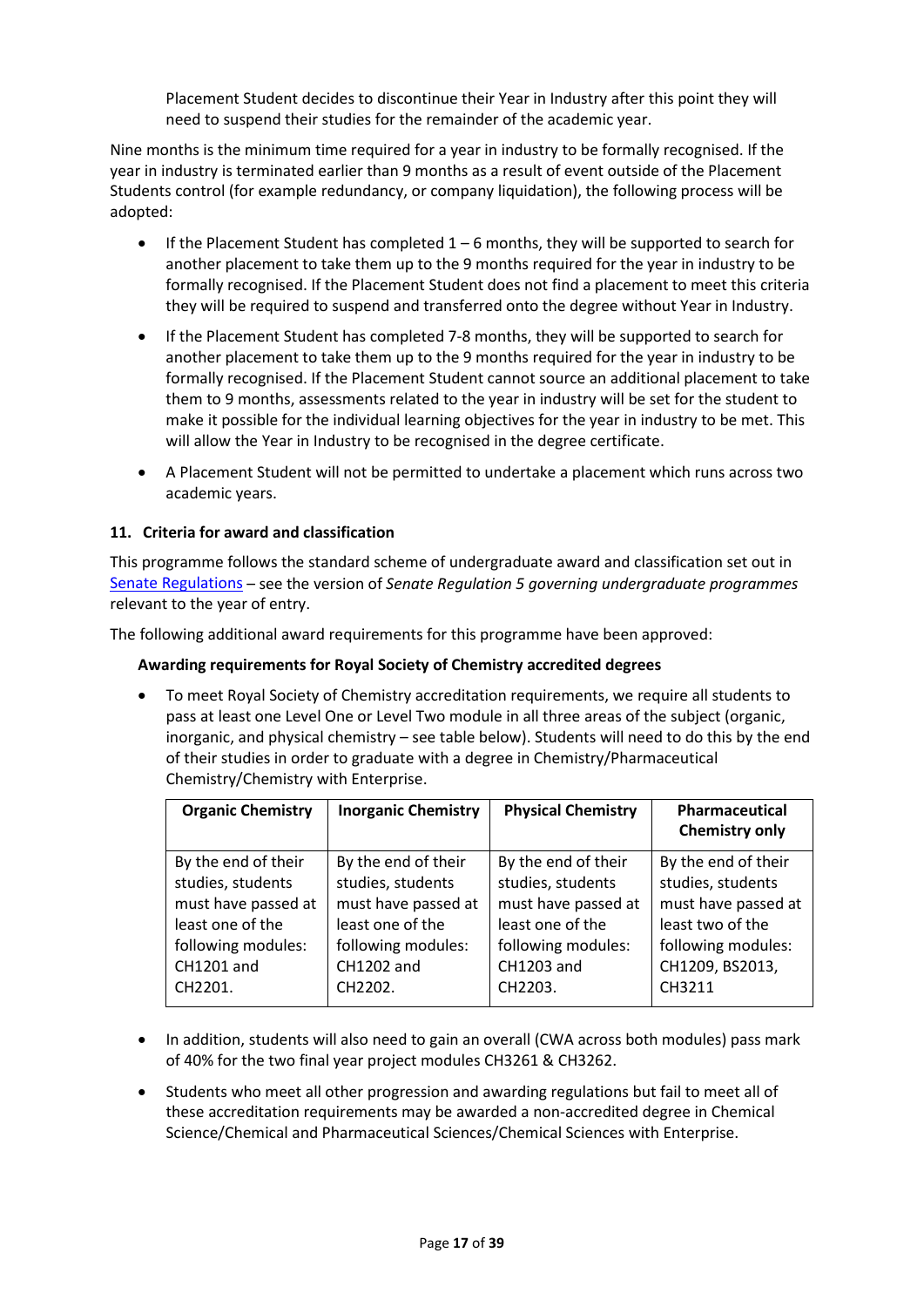### **12. Special features**

Small group tutorials, group problem solving, student-centred learning, research-based projects, links with industry, problem and context-based learning. Specific business-related modules for the Chemistry with Enterprise programme.

#### Placements

It is the student's responsibility to secure a year in industry role. Students should attend Placement Preparation modules, additional support workshops and 1-2-1 appointments with the Career Development Service. Employer led activities provide a platform for students to engage with organisations who are recruiting students for year in industry roles.

When a Placement Student starts a year in industry, they will be required to complete health and safety documents and confirm they have completed a formal induction process no later than the 2nd week of placement. A Placement Student on the Year in Industry variant will also gain from being able to:

- Apply the theoretical and practical aspects of the material studied at the University and demonstrate the personal and professional skills necessary for your role within the organisation.
- Compose a Professional Development Plan considering your strengths, development areas and motivations for your next step.
- Modify your CV to include the skills and experience you have gained through your significant experience gained in the past 12 months.

#### **13. Indications of programme quality**

All degrees were accredited by the Royal Society of Chemistry in Jan 2016 (except Chemistry with Enterprise)

Academic Review

#### External examiners reports

Destinations of Leavers from Higher Education (DLHE) survey.

#### **14. External Examiner(s) reports**

The details of the External Examiner(s) for this programme and the most recent External Examiners' reports for this programme can be found at [exampapers@Leicester](https://exampapers.le.ac.uk/) [log-in required]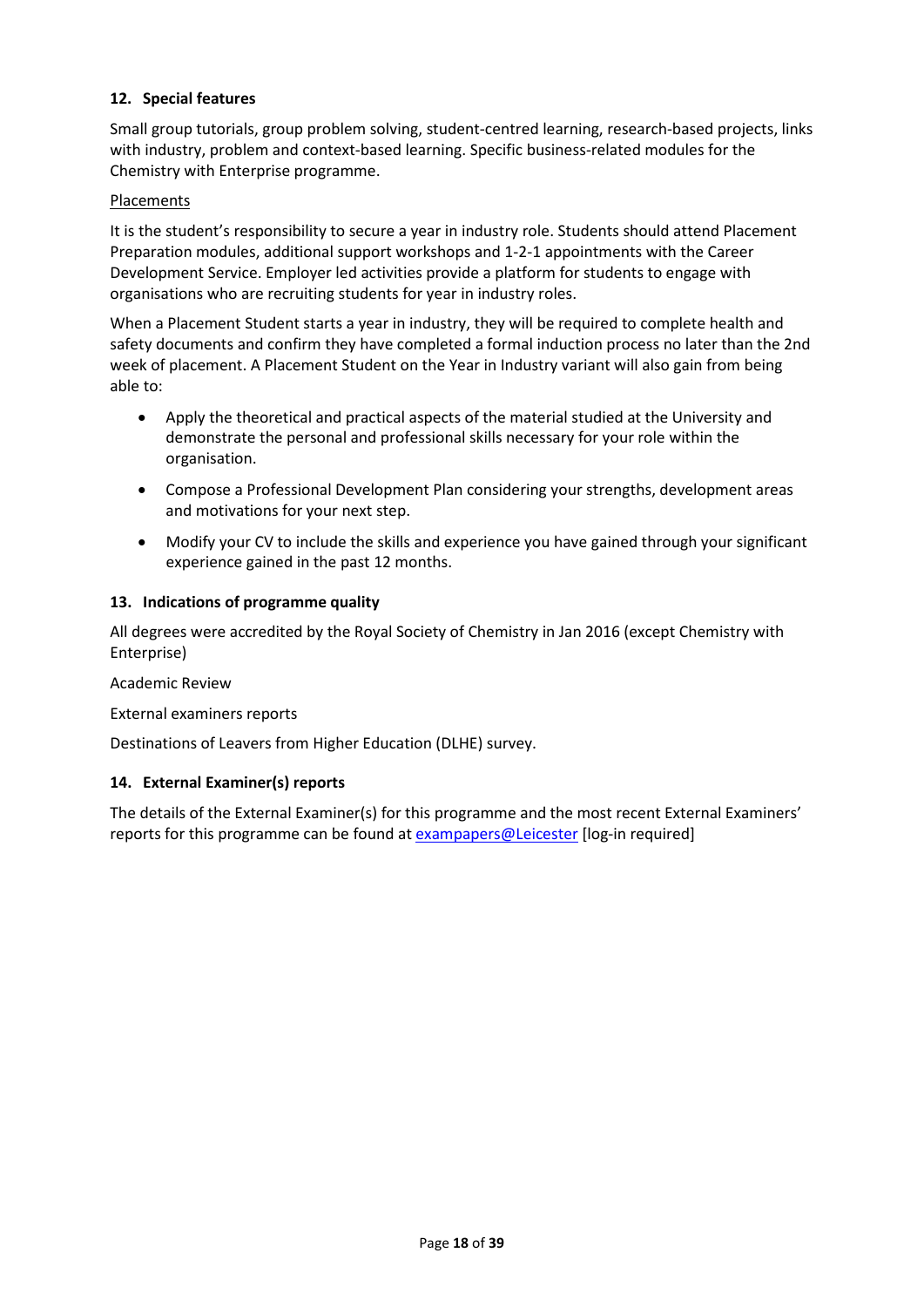

# **Programme Specification (Undergraduate) FOR ENTRY YEAR: 2022/23**

**Date created:** 03/02/2021 **Last amended:** 13/12/2021 **Version no.** 1

## **Appendix 1: Programme structure (programme regulations)**

The University regularly reviews its programmes and modules to ensure that they reflect the current status of the discipline and offer the best learning experience to students. On occasion, it may be necessary to alter particular aspects of a course or module.

## BSc Chemistry

#### **Updates to the programme**

| <b>Academic year affected</b> | <b>Module Code(s)</b>     | <b>Update</b>                                                                                                                     |
|-------------------------------|---------------------------|-----------------------------------------------------------------------------------------------------------------------------------|
| 2022/23                       | ADCH001, ADCH221, ADCH222 | Zero credit modules added for 'with industry' variants                                                                            |
| 2022/23; 2023/24; 2024/25     | CH1209, BS2013, CH3211    | For BSc Pharmaceutical Chemistry, students must pass a minimum of two of these<br>modules to meet PSRB accreditation requirements |
|                               |                           |                                                                                                                                   |

## **Level 4/Year 1 2022/23**

Credit breakdown

| <b>Status</b> | <b>Year long</b> | Semester 1 | Semester 2 |
|---------------|------------------|------------|------------|
| Core          | 75 credits       | 30 credits | 15 credits |
| Optional      | n/a              | n/a        | n/a        |

120 credits in total

| Delivery period  | Code   | <b>Title</b>             | <b>Credits</b>                 |
|------------------|--------|--------------------------|--------------------------------|
| Sem <sub>1</sub> | CH1200 | <b>General Chemistry</b> | $\sim$ $\sim$<br>credits<br>-- |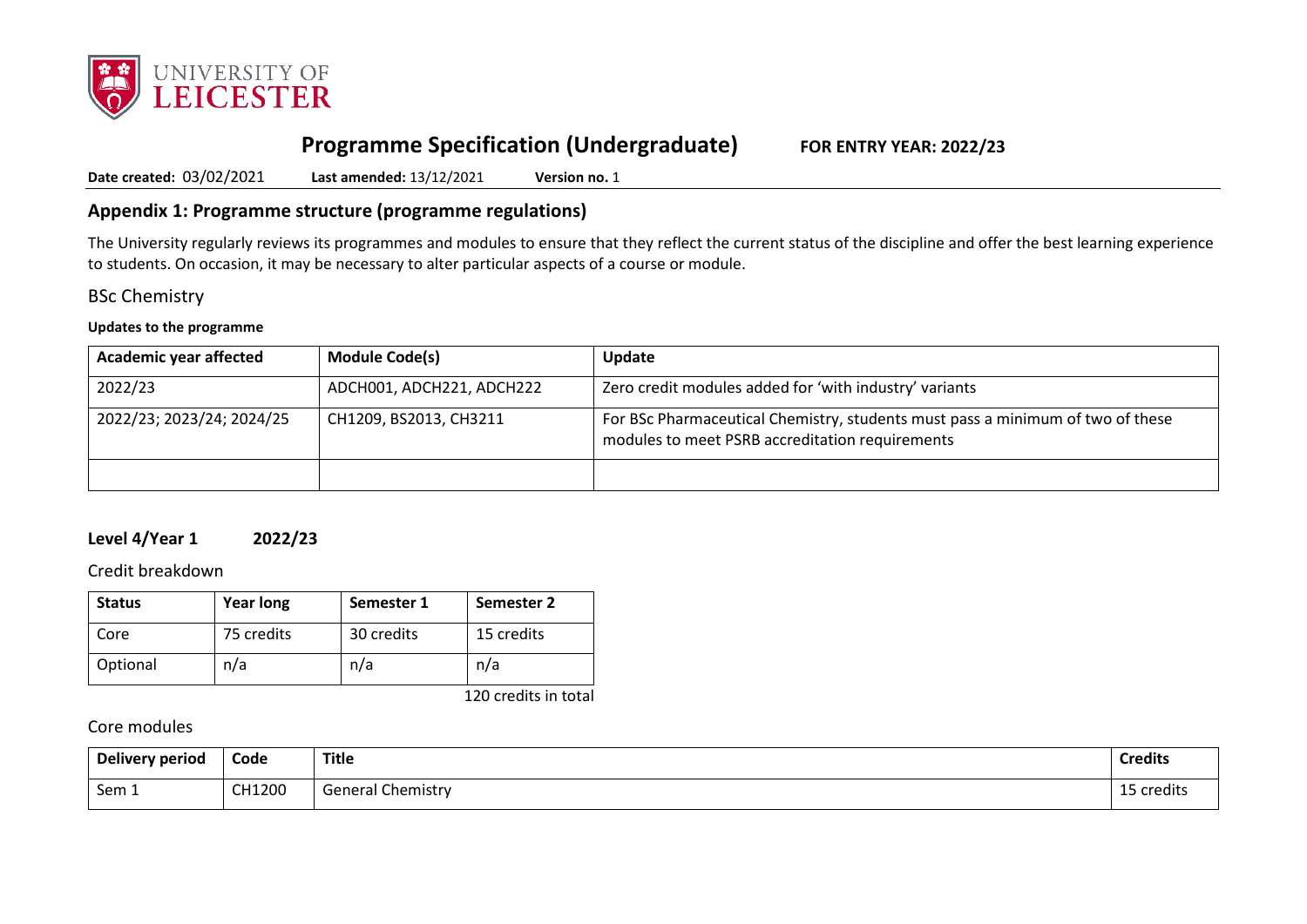| <b>Delivery period</b> | Code   | <b>Title</b>                                           | <b>Credits</b> |
|------------------------|--------|--------------------------------------------------------|----------------|
| Sem 1                  | CH1206 | Scientific Method & Principles of Analytical Chemistry | 15 credits     |
| Sem <sub>2</sub>       | CH1207 | Chemistry of the Real World                            | 15 credits     |
| Year long              | CH1201 | <b>Introductory Organic Chemistry</b>                  | 15 credits     |
| Year long              | CH1202 | Introductory Inorganic Chemistry                       | 15 credits     |
| Year long              | CH1203 | <b>Introductory Physical Chemistry</b>                 | 15 credits     |
| Year long              | CH1204 | Chemistry Key Skills and Maths                         | 15 credits     |
| Year long              | CH1205 | <b>Introductory Practical Chemistry</b>                | 15 credits     |

**Level 5/Year 2 2023/24**

Credit breakdown

| <b>Status</b> | <b>Year long</b> | Semester 1 | Semester 2 |
|---------------|------------------|------------|------------|
| Core          | 75 credits       | 30 credits | 15 credits |
| Optional      | n/a              | n/a        | n/a        |

120 credits in total

Delivery of Year Long modules is weighted towards Semester 2 to ensure approximate equal student workload between semesters.

| <b>Delivery period</b> | Code   | <b>Title</b>                     | <b>Credits</b> |
|------------------------|--------|----------------------------------|----------------|
| Sem 1                  | CH2200 | Spectroscopy Theory and Practice | 15 credits     |
| Sem 1                  | CH2207 | Polymer and Materials Chemistry  | 15 credits     |
| Sem <sub>2</sub>       | CH2206 | Analytical Chemistry in Practice | 15 credits     |
| Year long              | CH2201 | <b>Organic Chemistry</b>         | 15 credits     |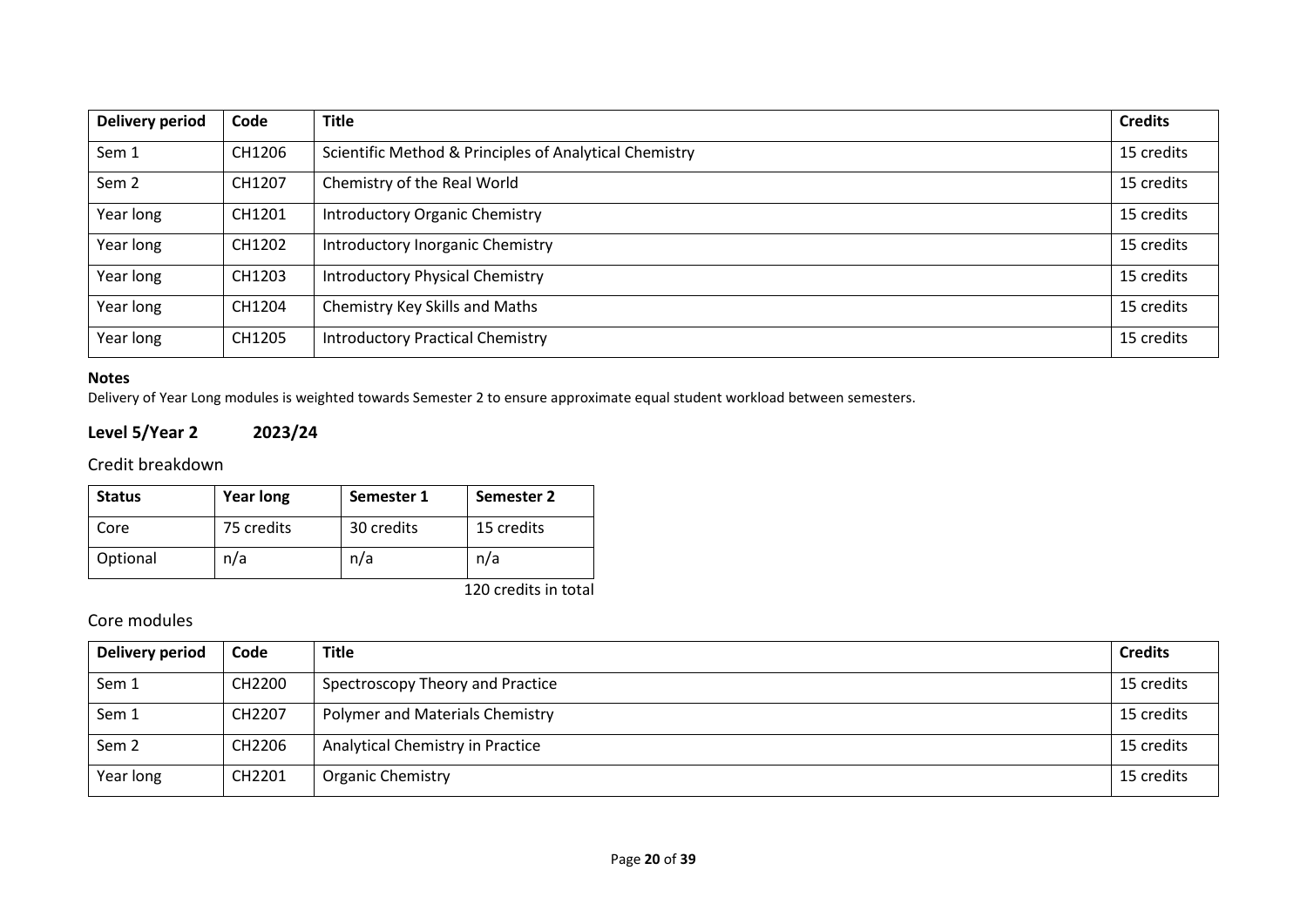| Delivery period | Code   | Title                                     | <b>Credits</b> |
|-----------------|--------|-------------------------------------------|----------------|
| Year long       | CH2202 | <b>Inorganic Chemistry</b>                | 15 credits     |
| Year long       | CH2203 | <b>Physical Chemistry</b>                 | 15 credits     |
| Year long       | CH2204 | <b>Practical Chemistry and Key Skills</b> | 30 credits     |

Delivery of Year Long modules is weighted towards Semester 2 to ensure approximate equal student workload between semesters.

### **Level 6/Year 3 2024/25**

## Credit breakdown

| <b>Status</b> | <b>Year long</b> | Semester 1 | Semester 2 |
|---------------|------------------|------------|------------|
| Core          | 30 credits       | 45 credits | n/a        |
| Optional      | n/a              | n/a        | 45 credits |

120 credits in total

## Core modules

| Delivery period | Code   | <b>Title</b>                            | <b>Credits</b> |
|-----------------|--------|-----------------------------------------|----------------|
| Sem 1           | CH3201 | <b>Advanced Organic Chemistry</b>       | 15 credits     |
| Sem 1           | CH3202 | <b>Advanced Inorganic Chemistry</b>     | 15 credits     |
| Sem 1           | CH3261 | <b>BSc Project Practical</b>            | 15 credits     |
| Year long       | CH3260 | <b>BSc General Paper and Key Skills</b> | 15 credits     |
| Year long       | CH3262 | <b>BSc Project Report</b>               | 15 credits     |

### **Notes**

Delivery of Year Long modules is weighted to ensure approximate equal student workload between semesters.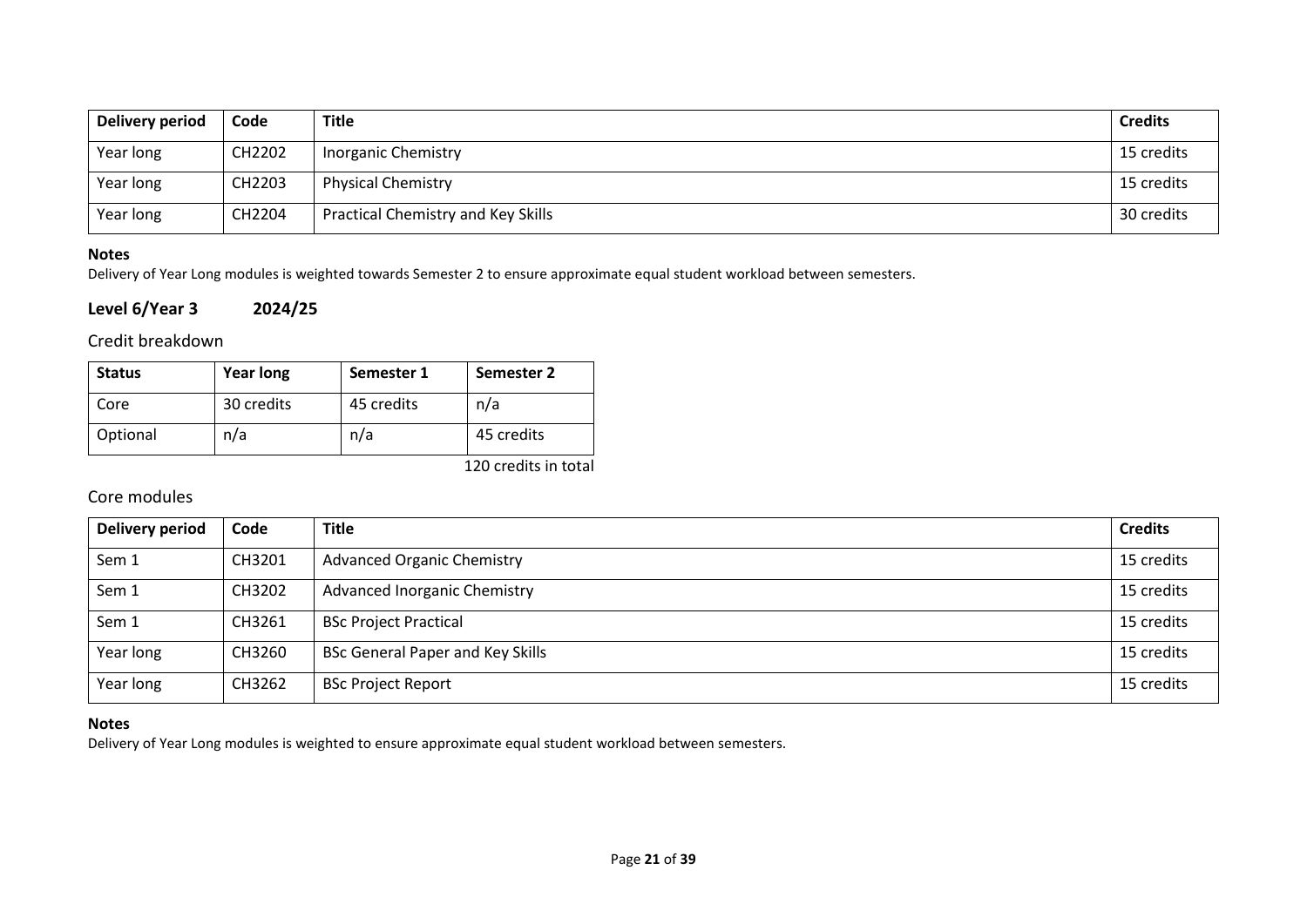## Option modules

| Delivery period | Code    | <b>Title</b>                        | <b>Credits</b> |
|-----------------|---------|-------------------------------------|----------------|
| Semester 2      | CH3203* | Advanced Physical Chemistry*        | 15 credits     |
| Semester 2      | CH3204  | <b>Biological Chemistry</b>         | 15 credits     |
| Semester 2      | CH3205  | Metals in Synthesis                 | 15 credits     |
| Semester 2      | CH3206* | Advanced Analytical Chemistry*      | 15 credits     |
| Semester 2      | CH3208  | <b>Advanced Materials Chemistry</b> | 15 credits     |

#### **Notes**

This is an indicative list of option modules and not definitive of what will be available. Option module choice is also subject to availability, timetabling, student number restrictions and, where appropriate, students having taken appropriate pre-requisite modules.

\*Students must choose at least one of CH3203 and CH3206.

BSc Chemistry with Year in Industry

**Level 4/Year 1 2022/23**

Credit breakdown

| <b>Status</b> | <b>Year long</b> | Semester 1 | Semester 2 |
|---------------|------------------|------------|------------|
| Core          | 75 credits       | 30 credits | 15 credits |
| Optional      | n/a              | n/a        | n/a        |

120 credits in total

| Delivery period | Code   | <b>Title</b>             | <b>Credits</b> |
|-----------------|--------|--------------------------|----------------|
| Sem 1           | CH1200 | <b>General Chemistry</b> | 15 credits     |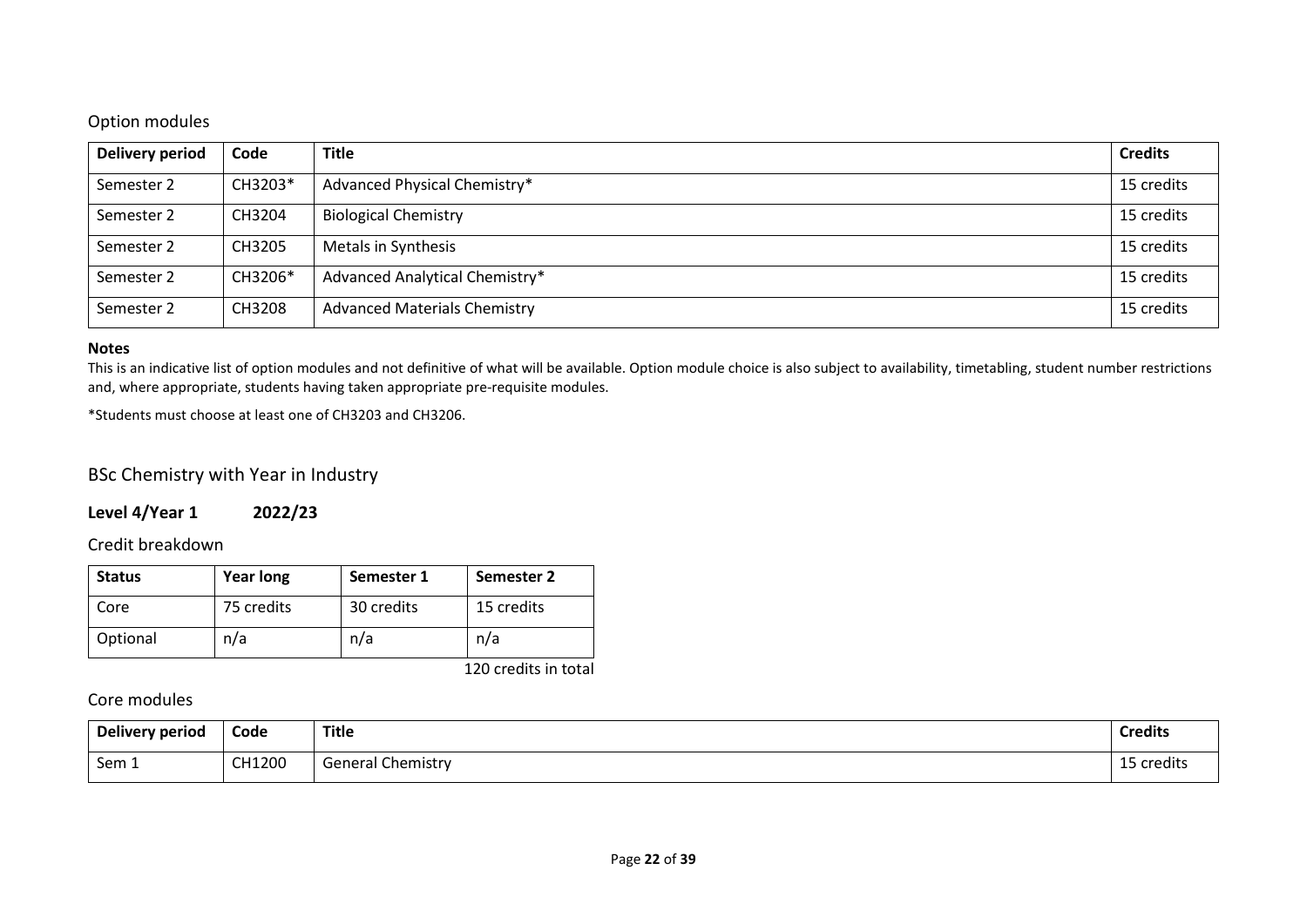| <b>Delivery period</b> | Code   | <b>Title</b>                                           | <b>Credits</b> |
|------------------------|--------|--------------------------------------------------------|----------------|
| Sem 1                  | CH1206 | Scientific Method & Principles of Analytical Chemistry | 15 credits     |
| Sem <sub>2</sub>       | CH1207 | Chemistry of the Real World                            | 15 credits     |
| Year long              | CH1201 | <b>Introductory Organic Chemistry</b>                  | 15 credits     |
| Year long              | CH1202 | Introductory Inorganic Chemistry                       | 15 credits     |
| Year long              | CH1203 | <b>Introductory Physical Chemistry</b>                 | 15 credits     |
| Year long              | CH1204 | Chemistry Key Skills and Maths                         | 15 credits     |
| Year long              | CH1205 | <b>Introductory Practical Chemistry</b>                | 15 credits     |

**Level 5/Year 2 2023/24**

Credit breakdown

| <b>Status</b> | <b>Year long</b> | Semester 1 | Semester 2 |
|---------------|------------------|------------|------------|
| Core          | 75 credits       | 30 credits | 15 credits |
| Optional      | n/a              | n/a        | n/a        |

120 credits in total

Delivery of Year Long modules is weighted towards Semester 2 to ensure approximate equal student workload between semesters.

| <b>Delivery period</b> | Code    | <b>Title</b>                     | <b>Credits</b> |
|------------------------|---------|----------------------------------|----------------|
| Sem 1                  | CH2200  | Spectroscopy Theory and Practice | 15 credits     |
| Sem 1                  | CH2207  | Polymer and Materials Chemistry  | 15 credits     |
| Sem 1                  | ADCH221 | Placement Preparation 1          | n/a            |
| Sem <sub>2</sub>       | CH2206  | Analytical Chemistry in Practice | 15 credits     |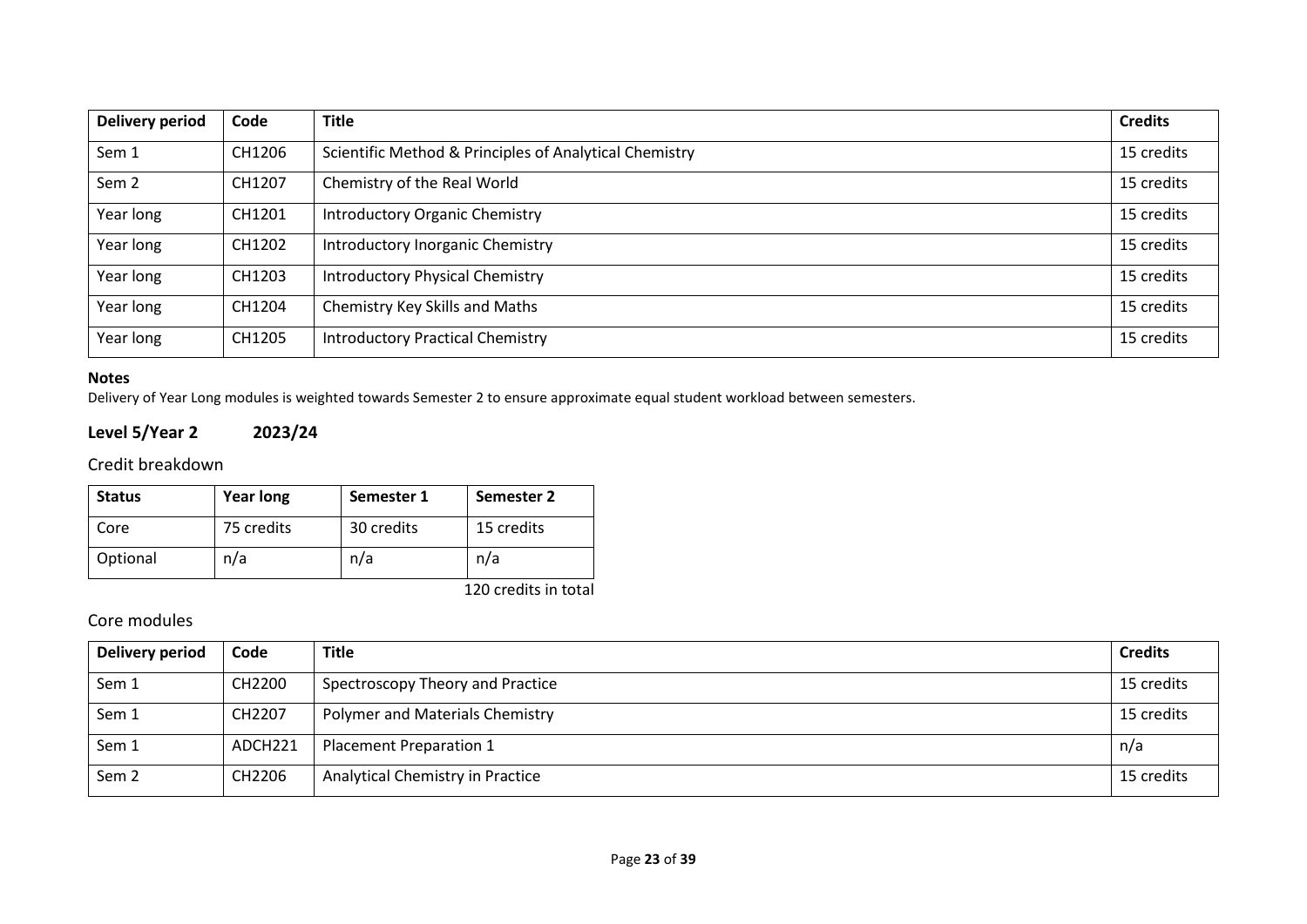| <b>Delivery period</b> | Code                | <b>Title</b>                          | <b>Credits</b> |
|------------------------|---------------------|---------------------------------------|----------------|
| Sem <sub>2</sub>       | ADCH <sub>222</sub> | <b>Placement Preparation 2</b>        | n/a            |
| Year long              | CH2201              | <b>Organic Chemistry</b>              | 15 credits     |
| Year long              | CH2202              | <b>Inorganic Chemistry</b>            | 15 credits     |
| Year long              | CH2203              | <b>Physical Chemistry</b>             | 15 credits     |
| Year long              | CH2204              | Practical Chemistry and Key Skills    | 30 credits     |
| Year long              | ADCH001             | <b>Industrial Placement Workshops</b> | n/a            |

Delivery of Year Long modules is weighted towards Semester 2 to ensure approximate equal student workload between semesters.

## **Year in Industry 2024/25**

Credit breakdown

| <b>Status</b> | <b>Year long</b> | Semester 1 | Semester 2 |
|---------------|------------------|------------|------------|
| Core          | n/a              | n/a        | n/a        |
| Optional      | n/a              | n/a        | n/a        |

0 credits in total

## Core modules

| Delivery period | Code    | <b>Title</b> | .<br><b>Credits</b> |
|-----------------|---------|--------------|---------------------|
| Year long       | ADCH223 | On Placement | n/a                 |

#### **Notes**

Delivery of Year Long modules is weighted to ensure approximate equal student workload between semesters.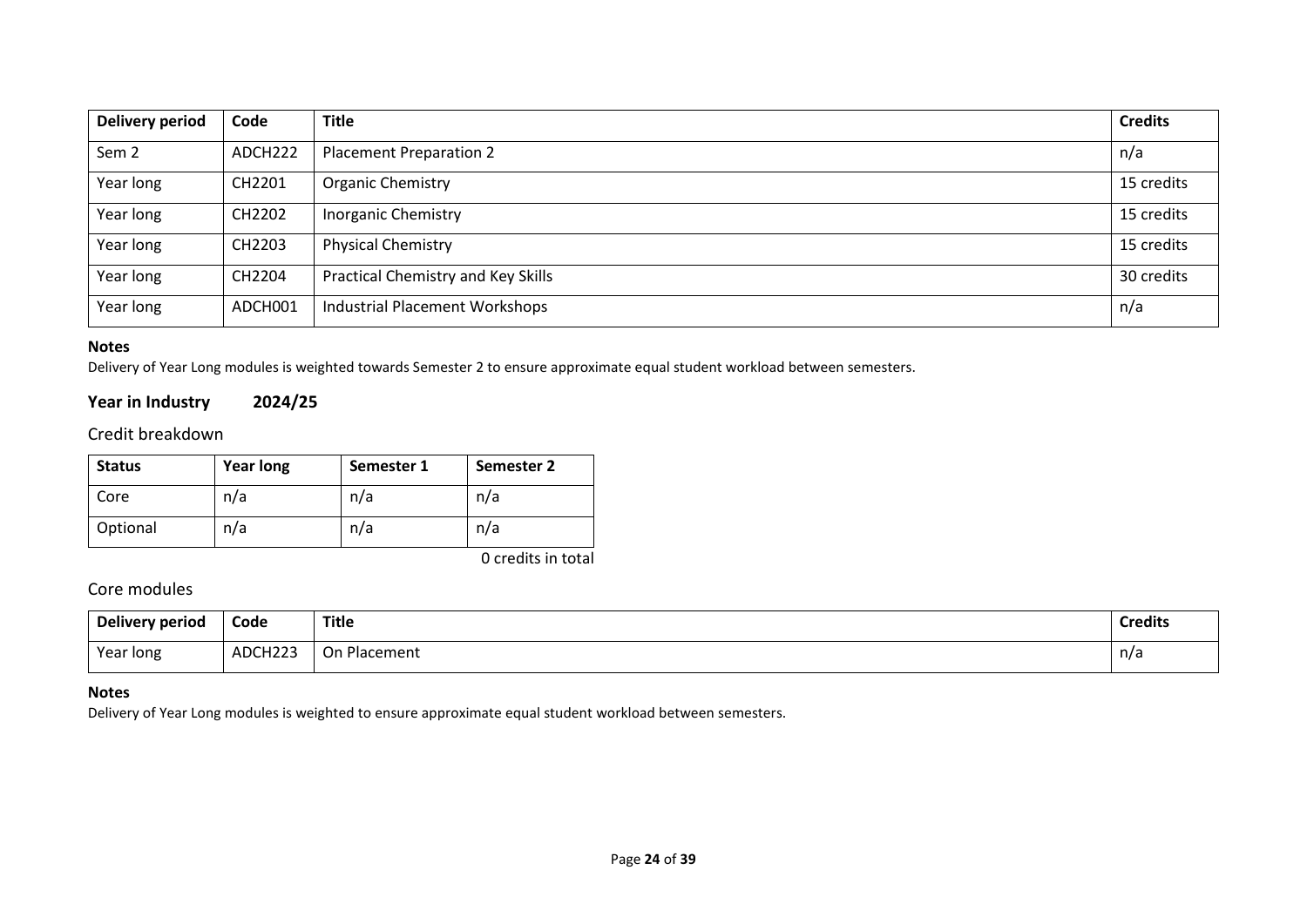## **Level 6/Year 3 2025/26**

### Credit breakdown

| <b>Status</b> | <b>Year long</b> | Semester 1 | Semester 2 |
|---------------|------------------|------------|------------|
| Core          | 30 credits       | 45 credits | n/a        |
| Optional      | n/a              | n/a        | 45 credits |

120 credits in total

## Core modules

| Delivery period | Code   | <b>Title</b>                            | <b>Credits</b> |
|-----------------|--------|-----------------------------------------|----------------|
| Sem 1           | CH3201 | <b>Advanced Organic Chemistry</b>       | 15 credits     |
| Sem 1           | CH3202 | <b>Advanced Inorganic Chemistry</b>     | 15 credits     |
| Sem 1           | CH3261 | <b>BSc Project Practical</b>            | 15 credits     |
| Year long       | CH3260 | <b>BSc General Paper and Key Skills</b> | 15 credits     |
| Year long       | CH3262 | <b>BSc Project Report</b>               | 15 credits     |

### **Notes**

Delivery of Year Long modules is weighted to ensure approximate equal student workload between semesters.

## Option modules

| Delivery period | Code    | <b>Title</b>                        | <b>Credits</b> |
|-----------------|---------|-------------------------------------|----------------|
| Semester 2      | CH3203* | Advanced Physical Chemistry*        | 15 credits     |
| Semester 2      | CH3204  | <b>Biological Chemistry</b>         | 15 credits     |
| Semester 2      | CH3205  | Metals in Synthesis                 | 15 credits     |
| Semester 2      | CH3206* | Advanced Analytical Chemistry*      | 15 credits     |
| Semester 2      | CH3208  | <b>Advanced Materials Chemistry</b> | 15 credits     |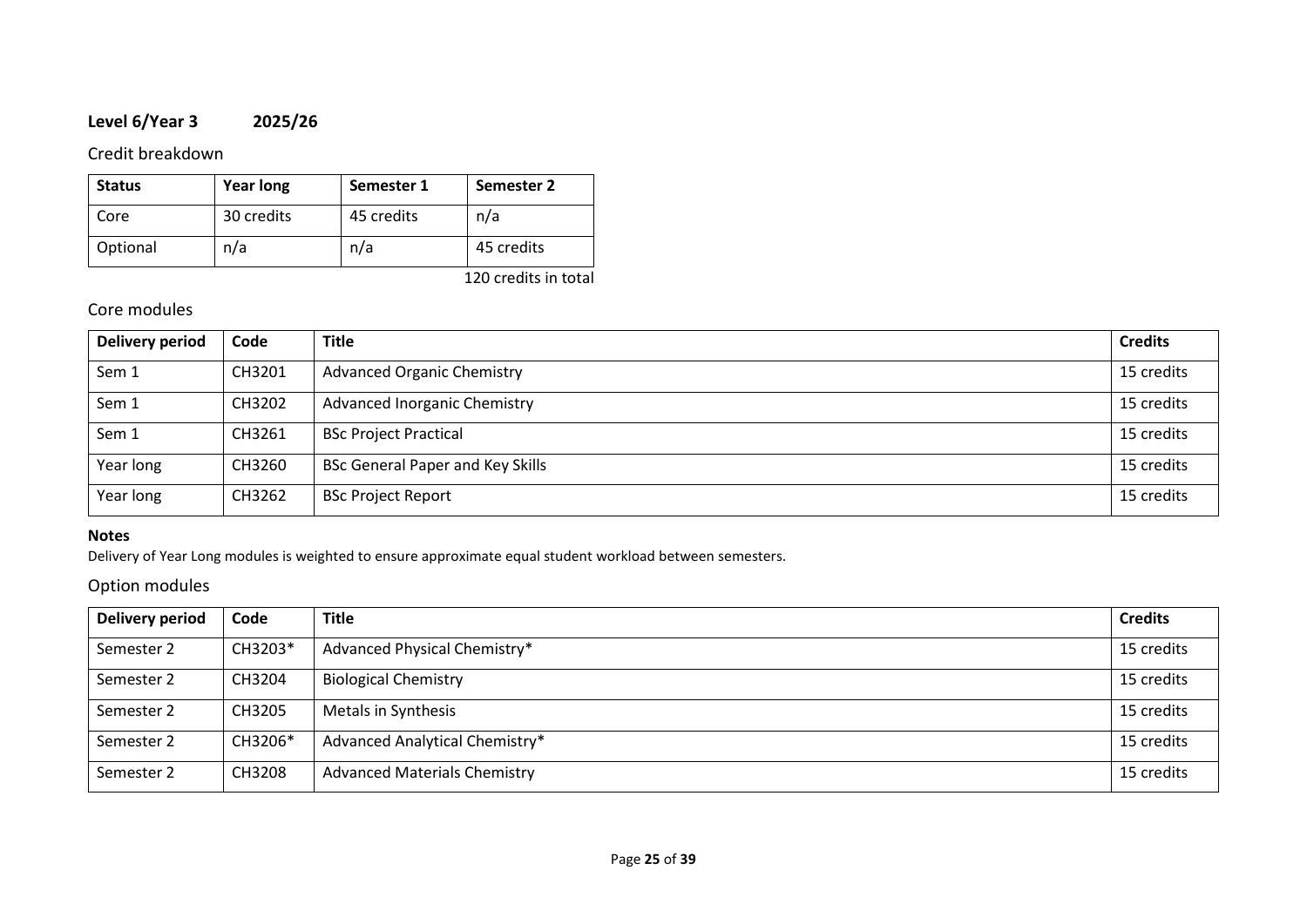This is an indicative list of option modules and not definitive of what will be available. Option module choice is also subject to availability, timetabling, student number restrictions and, where appropriate, students having taken appropriate pre-requisite modules.

\*Students must choose at least one of CH3203 and CH3206.

## BSc Pharmaceutical Chemistry

## **Level 4/Year 1 2022/23**

Credit breakdown

| <b>Status</b> | <b>Year long</b> | Semester 1 | Semester 2 |
|---------------|------------------|------------|------------|
| Core          | 75 credits       | 30 credits | 15 credits |
| Optional      | n/a              | n/a        | n/a        |

120 credits in total

## Core modules

| <b>Delivery period</b> | Code   | <b>Title</b>                                           | <b>Credits</b> |
|------------------------|--------|--------------------------------------------------------|----------------|
| Sem 1                  | CH1200 | <b>General Chemistry</b>                               | 15 credits     |
| Sem 1                  | CH1206 | Scientific Method & Principles of Analytical Chemistry | 15 credits     |
| Sem <sub>2</sub>       | CH1209 | <b>Introductory Pharmaceutical Chemistry</b>           | 15 credits     |
| Year long              | CH1201 | <b>Introductory Organic Chemistry</b>                  | 15 credits     |
| Year long              | CH1202 | Introductory Inorganic Chemistry                       | 15 credits     |
| Year long              | CH1203 | <b>Introductory Physical Chemistry</b>                 | 15 credits     |
| Year long              | CH1204 | Chemistry Key Skills and Maths                         | 15 credits     |
| Year long              | CH1205 | <b>Introductory Practical Chemistry</b>                | 15 credits     |

### **Notes**

Delivery of Year Long modules is weighted towards Semester 2 to ensure approximate equal student workload between semesters.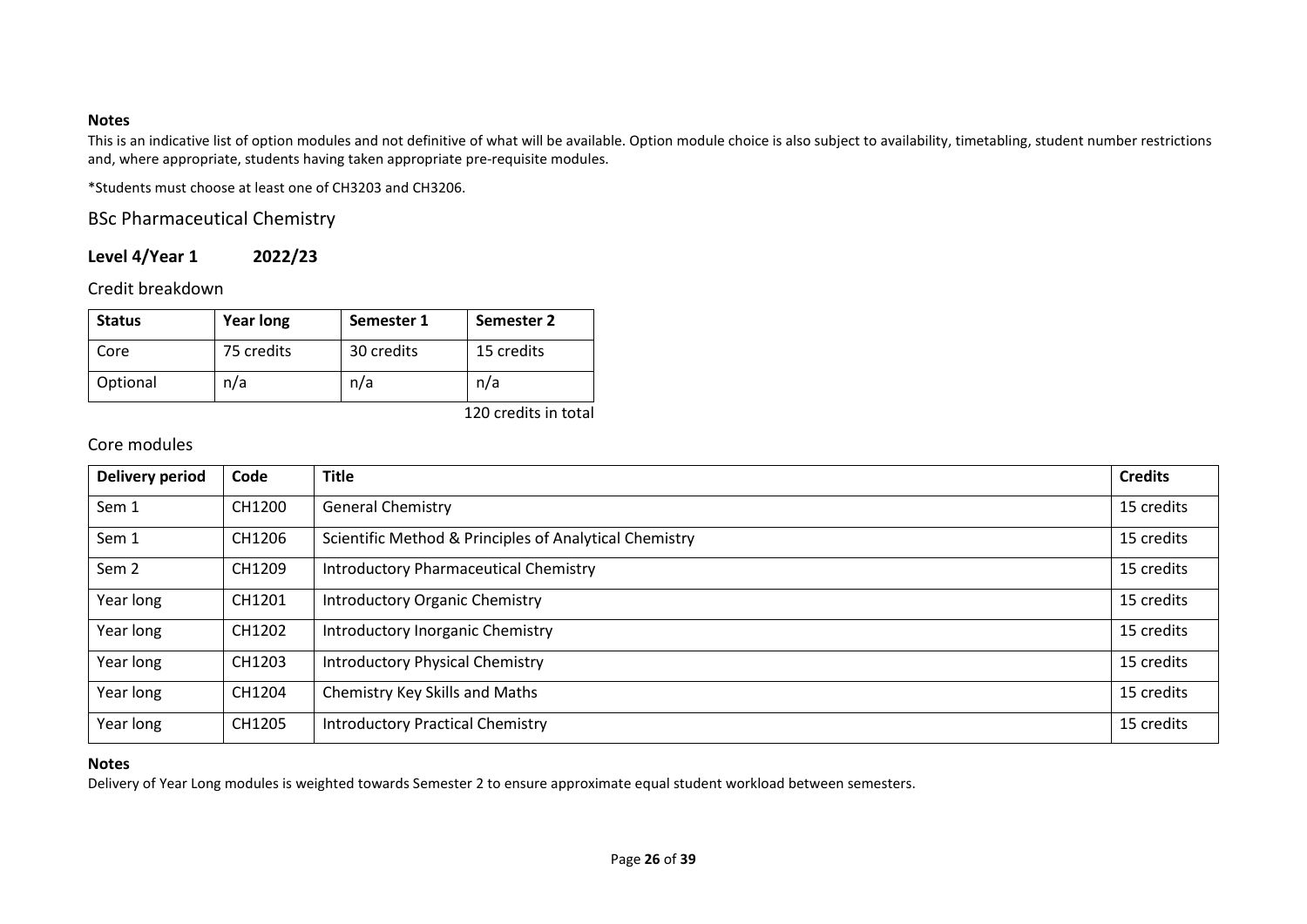## **Level 5/Year 2 2023/24**

## Credit breakdown

| <b>Status</b> | <b>Year long</b> | Semester 1 | Semester 2 |
|---------------|------------------|------------|------------|
| Core          | 75 credits       | 30 credits | 15 credits |
| Optional      | n/a              | n/a        | n/a        |

120 credits in total

## Core modules

| <b>Delivery period</b> | Code               | <b>Title</b>                       | <b>Credits</b> |
|------------------------|--------------------|------------------------------------|----------------|
| Sem 1                  | CH2200             | Spectroscopy Theory and Practice   | 15 credits     |
| Sem 1                  | BS2013             | Physiology and Pharmacology        | 15 credits     |
| Sem <sub>2</sub>       | CH2206             | Analytical Chemistry in Practice   | 15 credits     |
| Year long              | CH2201             | Organic Chemistry                  | 15 credits     |
| Year long              | CH2202             | <b>Inorganic Chemistry</b>         | 15 credits     |
| Year long              | CH <sub>2203</sub> | <b>Physical Chemistry</b>          | 15 credits     |
| Year long              | CH2204             | Practical Chemistry and Key Skills | 30 credits     |

### **Notes**

Delivery of Year Long modules is weighted towards Semester 2 to ensure approximate equal student workload between semesters.

## **Level 6/Year 3 2024/25**

Credit breakdown

| <b>Status</b> | <b>Year long</b> | Semester 1 | Semester 2 |
|---------------|------------------|------------|------------|
| Core          | 30 credits       | 45 credits | 15 credits |
| Optional      | n/a              | n/a        | 30 credits |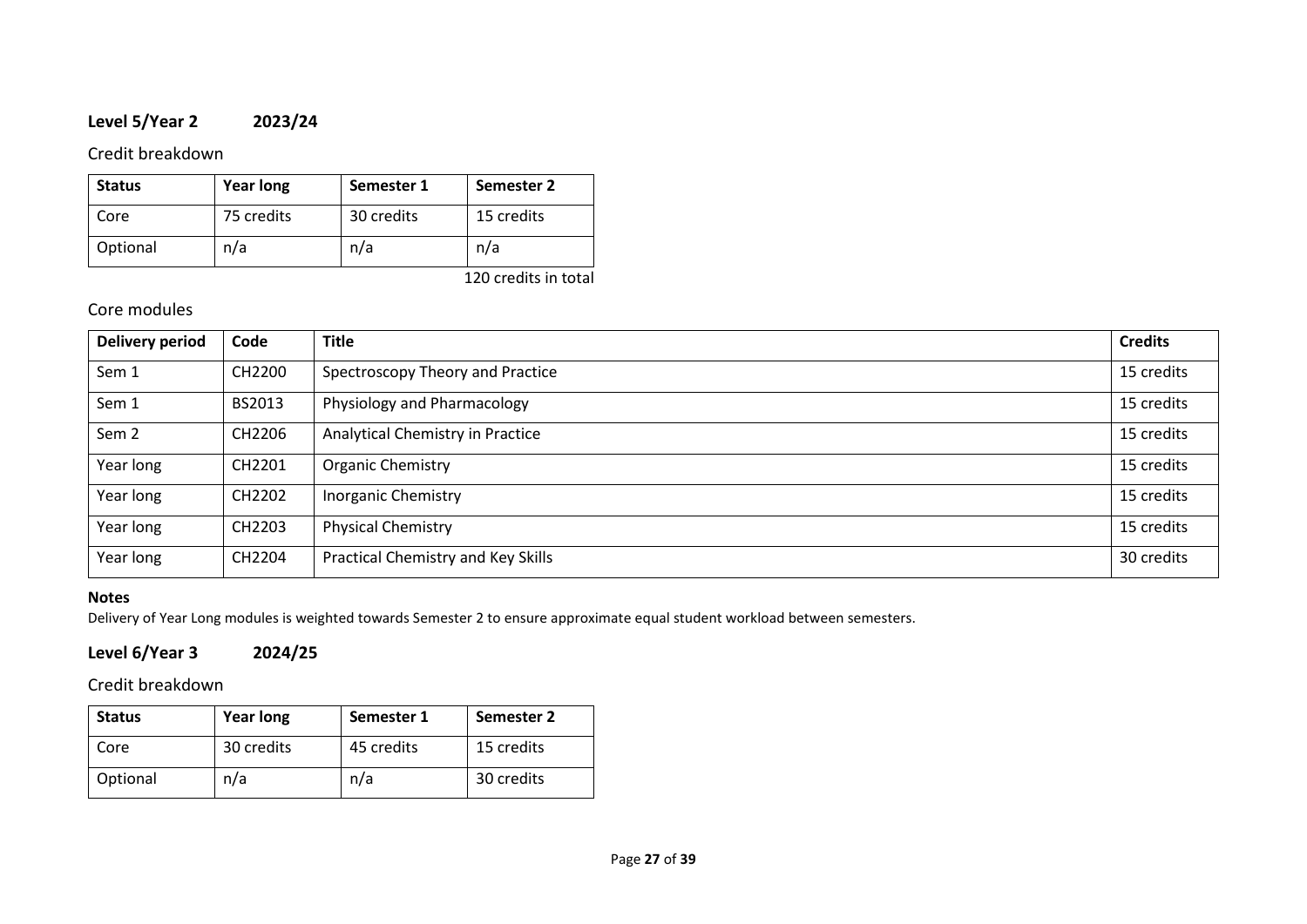#### 120 credits in total

## Core modules

| <b>Delivery period</b> | Code   | <b>Title</b>                            | <b>Credits</b> |
|------------------------|--------|-----------------------------------------|----------------|
| Sem 1                  | CH3201 | <b>Advanced Organic Chemistry</b>       | 15 credits     |
| Sem 1                  | CH3202 | <b>Advanced Inorganic Chemistry</b>     | 15 credits     |
| Sem 1                  | CH3261 | <b>BSc Project Practical</b>            | 15 credits     |
| Sem <sub>2</sub>       | CH3211 | <b>Pharmaceutical Chemistry</b>         | 15 credits     |
| Year long              | CH3260 | <b>BSc General Paper and Key Skills</b> | 15 credits     |
| Year long              | CH3262 | <b>BSc Project Report</b>               | 15 credits     |

#### **Notes**

Delivery of Year Long modules is weighted to ensure approximate equal student workload between semesters.

### Option modules

| Delivery period | Code   | <b>Title</b>                         | <b>Credits</b> |
|-----------------|--------|--------------------------------------|----------------|
| Semester 2      | CH3203 | <b>Advanced Physical Chemistry</b>   | 15 credits     |
| Semester 2      | CH3204 | <b>Biological Chemistry</b>          | 15 credits     |
| Semester 2      | CH3205 | Metals in Synthesis                  | 15 credits     |
| Semester 2      | CH3206 | <b>Advanced Analytical Chemistry</b> | 15 credits     |
| Semester 2      | CH3208 | <b>Advanced Materials Chemistry</b>  | 15 credits     |

#### **Notes**

This is an indicative list of option modules and not definitive of what will be available. Option module choice is also subject to availability, timetabling, student number restrictions and, where appropriate, students having taken appropriate pre-requisite modules.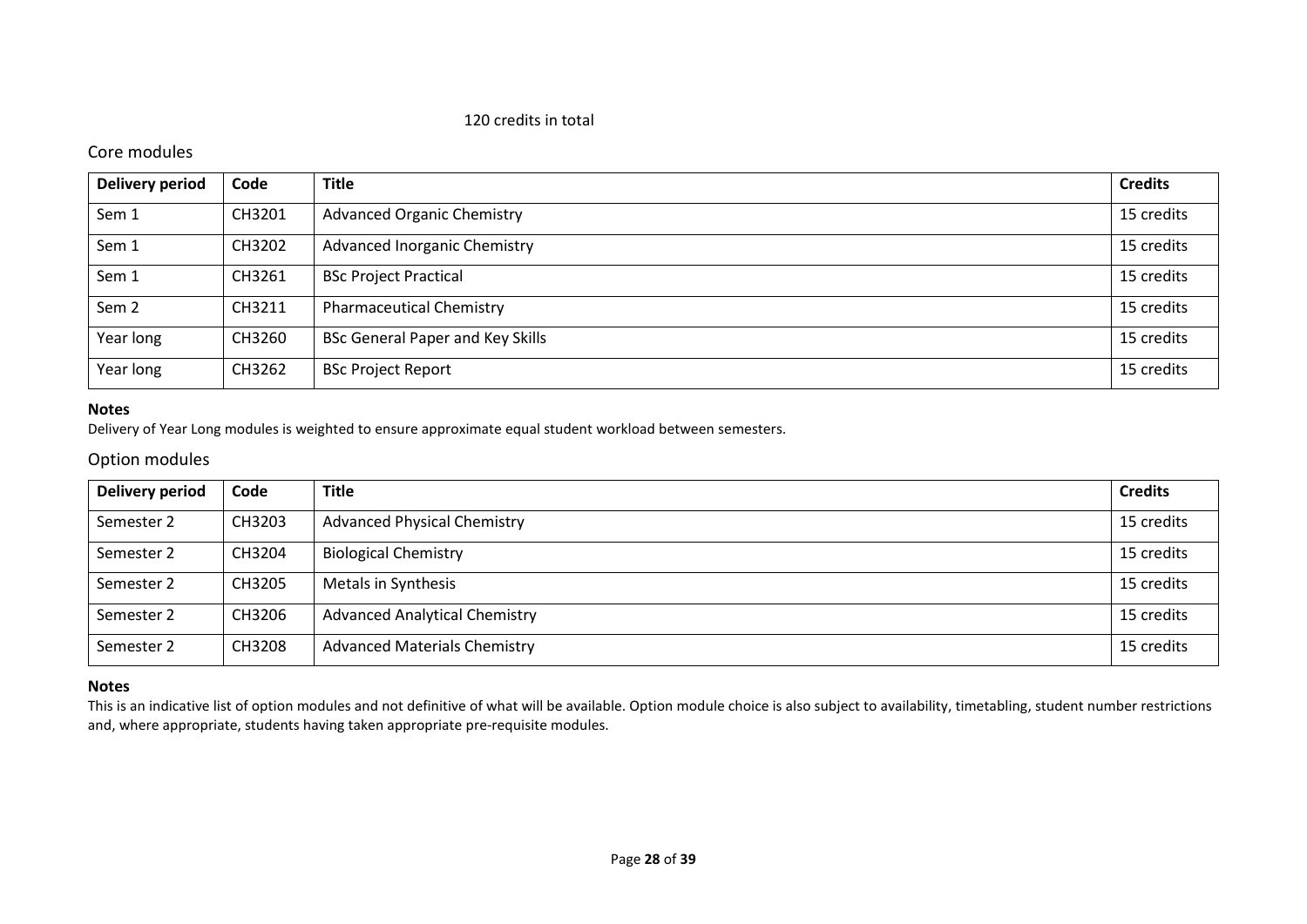## BSc Pharmaceutical Chemistry with Year in Industry

## **Level 4/Year 1 2022/23**

Credit breakdown

| <b>Status</b> | <b>Year long</b> | Semester 1 | Semester 2 |
|---------------|------------------|------------|------------|
| Core          | 75 credits       | 30 credits | 15 credits |
| Optional      | n/a              | n/a        | n/a        |

120 credits in total

## Core modules

| <b>Delivery period</b> | Code   | <b>Title</b>                                           | <b>Credits</b> |
|------------------------|--------|--------------------------------------------------------|----------------|
| Sem 1                  | CH1200 | <b>General Chemistry</b>                               | 15 credits     |
| Sem 1                  | CH1206 | Scientific Method & Principles of Analytical Chemistry | 15 credits     |
| Sem <sub>2</sub>       | CH1209 | <b>Introductory Pharmaceutical Chemistry</b>           | 15 credits     |
| Year long              | CH1201 | <b>Introductory Organic Chemistry</b>                  | 15 credits     |
| Year long              | CH1202 | Introductory Inorganic Chemistry                       | 15 credits     |
| Year long              | CH1203 | <b>Introductory Physical Chemistry</b>                 | 15 credits     |
| Year long              | CH1204 | Chemistry Key Skills and Maths                         | 15 credits     |
| Year long              | CH1205 | <b>Introductory Practical Chemistry</b>                | 15 credits     |

## **Notes**

Delivery of Year Long modules is weighted towards Semester 2 to ensure approximate equal student workload between semesters.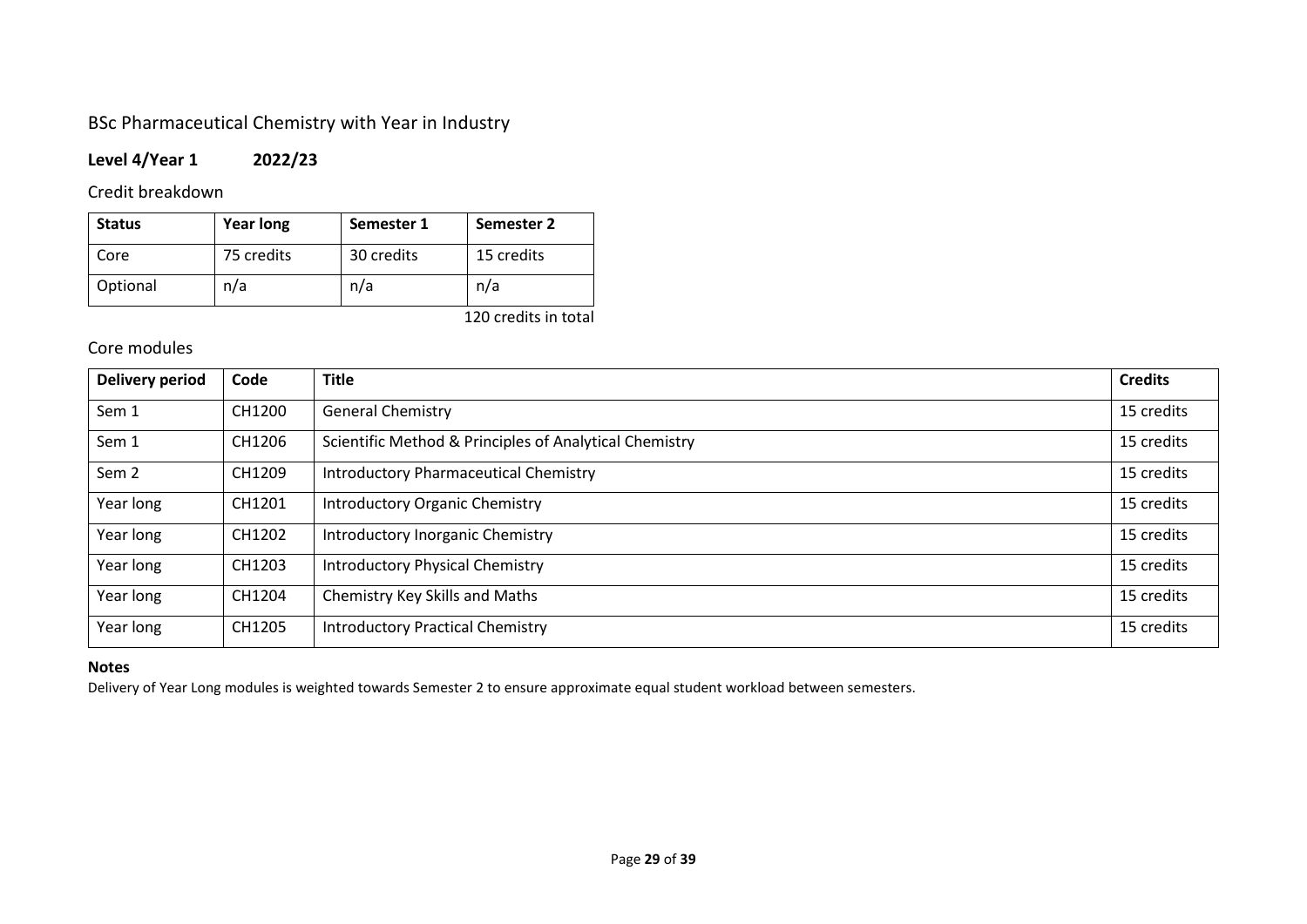## **Level 5/Year 2 2023/24**

## Credit breakdown

| <b>Status</b> | <b>Year long</b> | Semester 1 | Semester 2 |
|---------------|------------------|------------|------------|
| Core          | 75 credits       | 30 credits | 15 credits |
| Optional      | n/a              | n/a        | n/a        |

120 credits in total

## Core modules

| <b>Delivery period</b> | Code                | <b>Title</b>                          | <b>Credits</b> |
|------------------------|---------------------|---------------------------------------|----------------|
| Sem 1                  | CH2200              | Spectroscopy Theory and Practice      | 15 credits     |
| Sem 1                  | BS2013              | Physiology and Pharmacology           | 15 credits     |
| Sem 1                  | ADCH221             | Placement Preparation 1               | n/a            |
| Sem 2                  | CH2206              | Analytical Chemistry in Practice      | 15 credits     |
| Sem <sub>2</sub>       | ADCH <sub>222</sub> | <b>Placement Preparation 2</b>        | n/a            |
| Year long              | CH2201              | Organic Chemistry                     | 15 credits     |
| Year long              | CH2202              | <b>Inorganic Chemistry</b>            | 15 credits     |
| Year long              | CH2203              | <b>Physical Chemistry</b>             | 15 credits     |
| Year long              | CH2204              | Practical Chemistry and Key Skills    | 30 credits     |
| Year long              | ADCH001             | <b>Industrial Placement Workshops</b> | n/a            |

### **Notes**

Delivery of Year Long modules is weighted towards Semester 2 to ensure approximate equal student workload between semesters.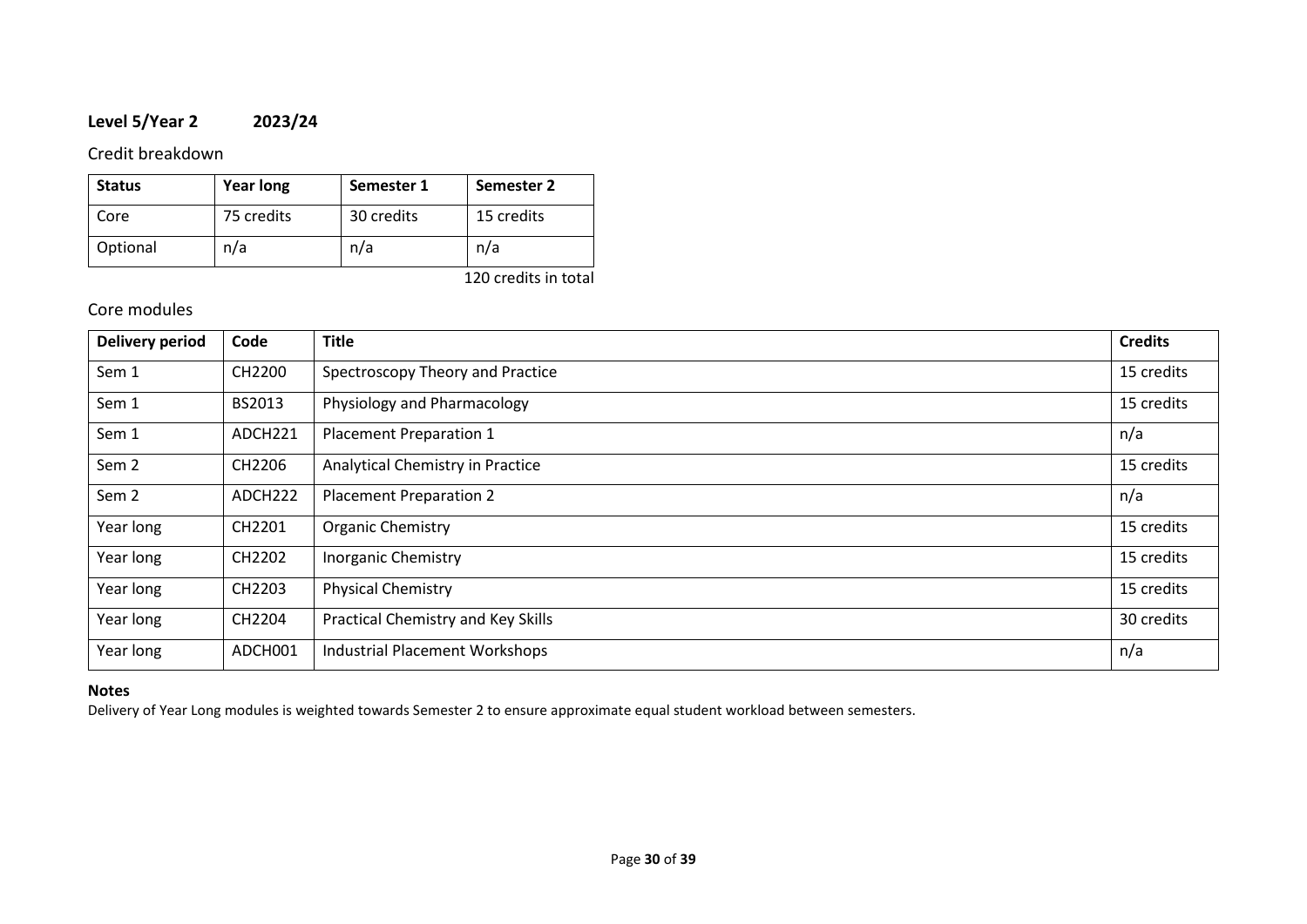## **Year in Industry 2024/25**

## Credit breakdown

| <b>Status</b> | <b>Year long</b> | Semester 1 | Semester 2 |
|---------------|------------------|------------|------------|
| Core          | n/a              | n/a        | n/a        |
| Optional      | n/a              | n/a        | n/a        |

0 credits in total

## Core modules

| Delivery period | Code<br>- - - - | <b>Title</b>                     | <b>Credits</b> |
|-----------------|-----------------|----------------------------------|----------------|
| Year long       | ADCH223         | $\cap$<br><b>Placement</b><br>UH | n/a            |

### **Notes**

Delivery of Year Long modules is weighted to ensure approximate equal student workload between semesters.

## **Level 6/Year 3 2025/26**

## Credit breakdown

| <b>Status</b> | <b>Year long</b> | Semester 1 | <b>Semester 2</b> |
|---------------|------------------|------------|-------------------|
| Core          | 30 credits       | 45 credits | 15 credits        |
| Optional      | n/a              | n/a        | 30 credits        |

120 credits in total

| Delivery period | Code   | <b>Title</b>                        | <b>Credits</b> |
|-----------------|--------|-------------------------------------|----------------|
| Sem 1           | CH3201 | <b>Advanced Organic Chemistry</b>   | 15 credits     |
| Sem 1           | CH3202 | <b>Advanced Inorganic Chemistry</b> | 15 credits     |
| Sem 1           | CH3261 | <b>BSc Project Practical</b>        | 15 credits     |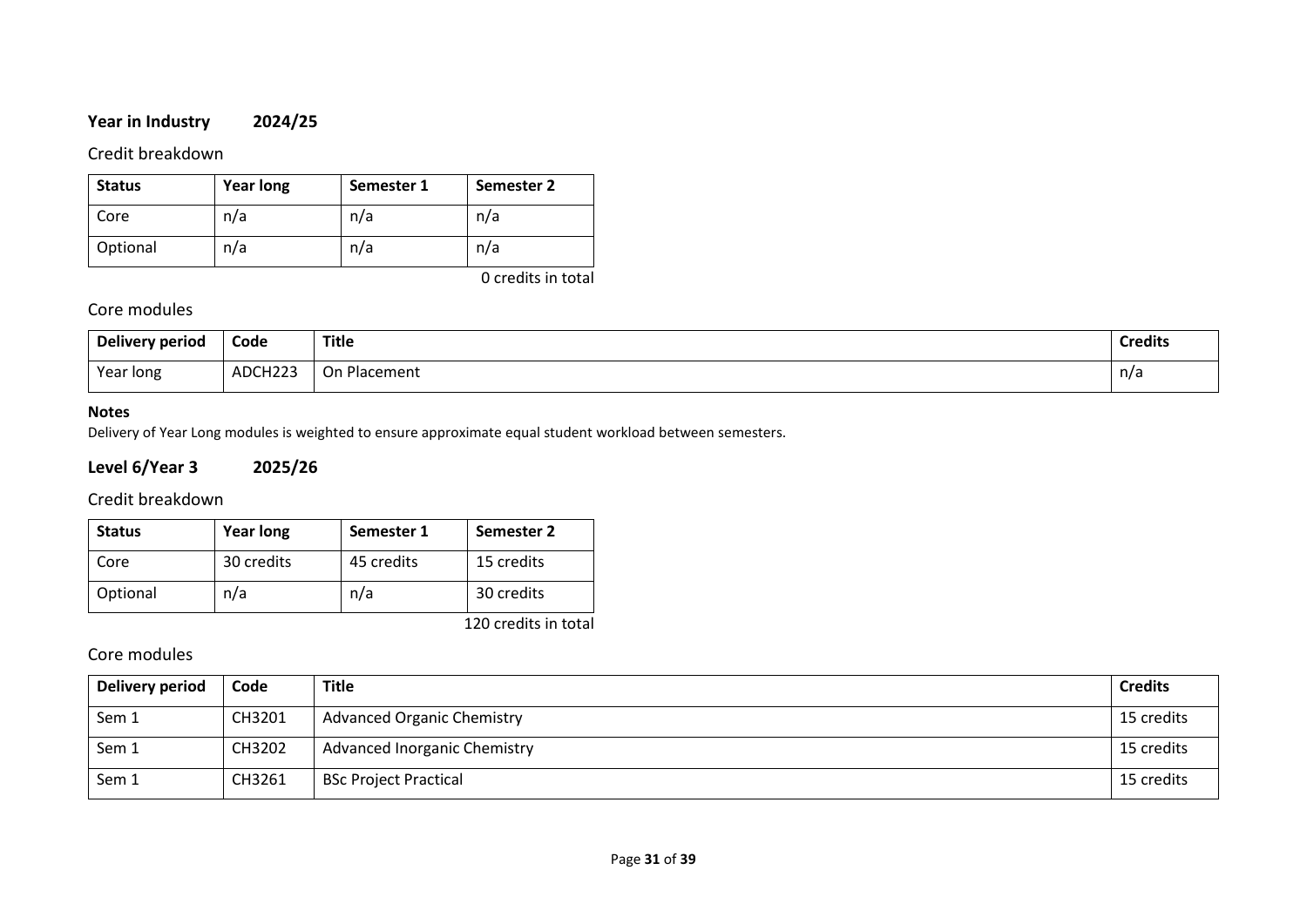| Delivery period  | Code   | <b>Title</b>                            | <b>Credits</b> |
|------------------|--------|-----------------------------------------|----------------|
| Sem <sub>2</sub> | CH3211 | <b>Pharmaceutical Chemistry</b>         | 15 credits     |
| Year long        | CH3260 | <b>BSc General Paper and Key Skills</b> | 15 credits     |
| Year long        | CH3262 | <b>BSc Project Report</b>               | 15 credits     |

Delivery of Year Long modules is weighted to ensure approximate equal student workload between semesters.

#### Option modules

| Delivery period | Code   | <b>Title</b>                         | <b>Credits</b> |
|-----------------|--------|--------------------------------------|----------------|
| Semester 2      | CH3203 | <b>Advanced Physical Chemistry</b>   | 15 credits     |
| Semester 2      | CH3204 | <b>Biological Chemistry</b>          | 15 credits     |
| Semester 2      | CH3205 | Metals in Synthesis                  | 15 credits     |
| Semester 2      | CH3206 | <b>Advanced Analytical Chemistry</b> | 15 credits     |
| Semester 2      | CH3208 | <b>Advanced Materials Chemistry</b>  | 15 credits     |

#### **Notes**

This is an indicative list of option modules and not definitive of what will be available. Option module choice is also subject to availability, timetabling, student number restrictions and, where appropriate, students having taken appropriate pre-requisite modules.

## BSc Chemistry with Enterprise

## **Level 4/Year 1 2022/23**

Credit breakdown

| <b>Status</b> | <b>Year long</b> | Semester 1 | Semester 2 |
|---------------|------------------|------------|------------|
| Core          | 75 credits       | 30 credits | 15 credits |
| Optional      | n/a              | n/a        | n/a        |

120 credits in total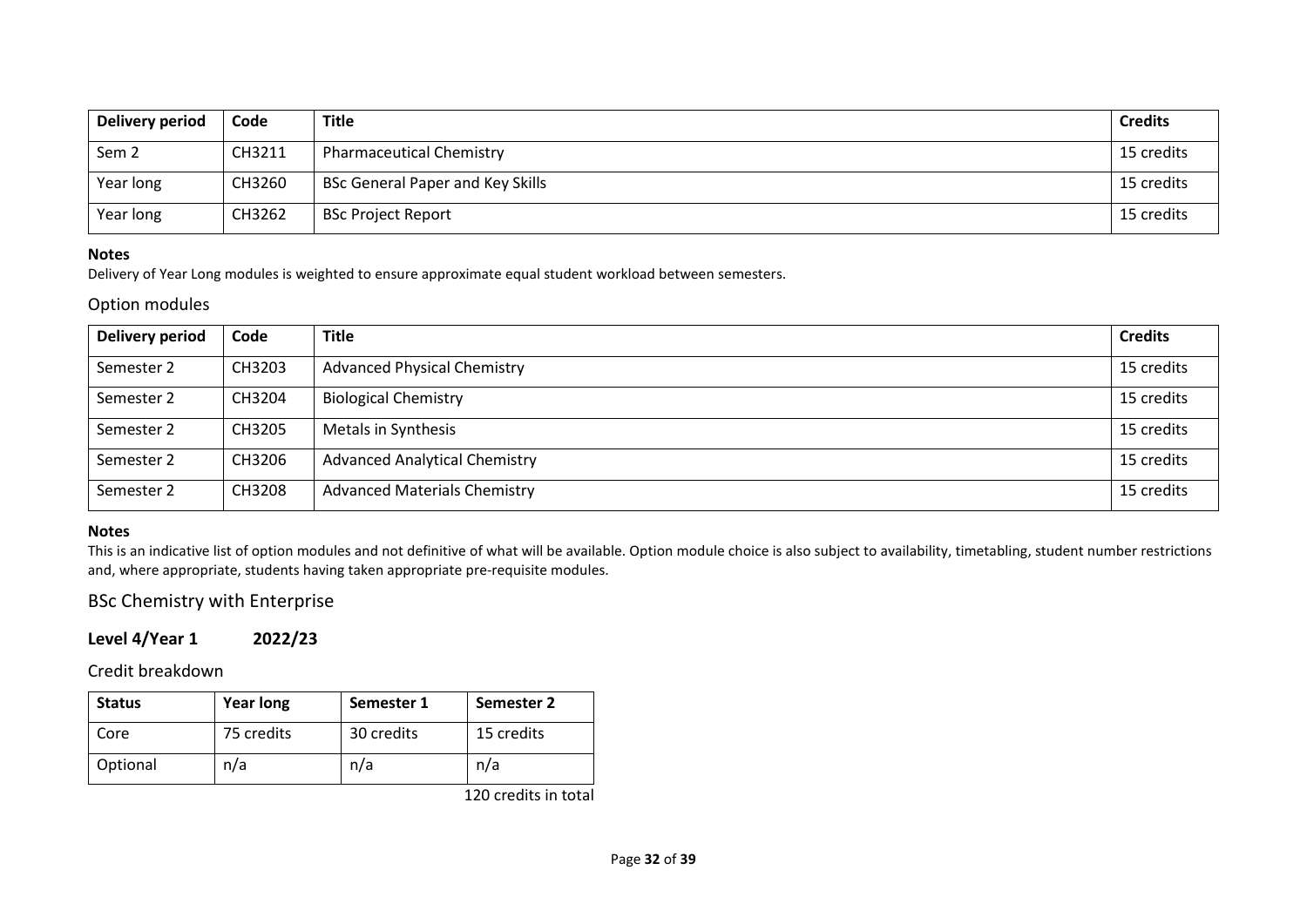## Core modules

| <b>Delivery period</b> | Code   | <b>Title</b>                                    | <b>Credits</b> |
|------------------------|--------|-------------------------------------------------|----------------|
| Sem 1                  | CH1200 | <b>General Chemistry</b>                        | 15 credits     |
| Sem 1                  | CH1800 | Introduction to Enterprise and Entrepreneurship | 15 credits     |
| Sem <sub>2</sub>       | CH1801 | <b>Business Analysis</b>                        | 15 credits     |
| Year long              | CH1201 | <b>Introductory Organic Chemistry</b>           | 15 credits     |
| Year long              | CH1202 | Introductory Inorganic Chemistry                | 15 credits     |
| Year long              | CH1203 | <b>Introductory Physical Chemistry</b>          | 15 credits     |
| Year long              | CH1204 | Chemistry Key Skills and Maths                  | 15 credits     |
| Year long              | CH1205 | <b>Introductory Practical Chemistry</b>         | 15 credits     |

## **Notes**

Delivery of Year Long modules is weighted towards Semester 2 to ensure approximate equal student workload between semesters.

## **Level 5/Year 2 2023/24**

### Credit breakdown

| <b>Status</b> | <b>Year long</b> | Semester 1 | Semester 2 |
|---------------|------------------|------------|------------|
| Core          | 75 credits       | 30 credits | 15 credits |
| Optional      | n/a              | n/a        | n/a        |

120 credits in total

| Delivery period | Code   | Title                            | <b>Credits</b> |
|-----------------|--------|----------------------------------|----------------|
| Sem 1           | CH2200 | Spectroscopy Theory and Practice | 15 credits     |
| Sem 1           | CH2800 | <b>Accounting and Finance</b>    | 15 credits     |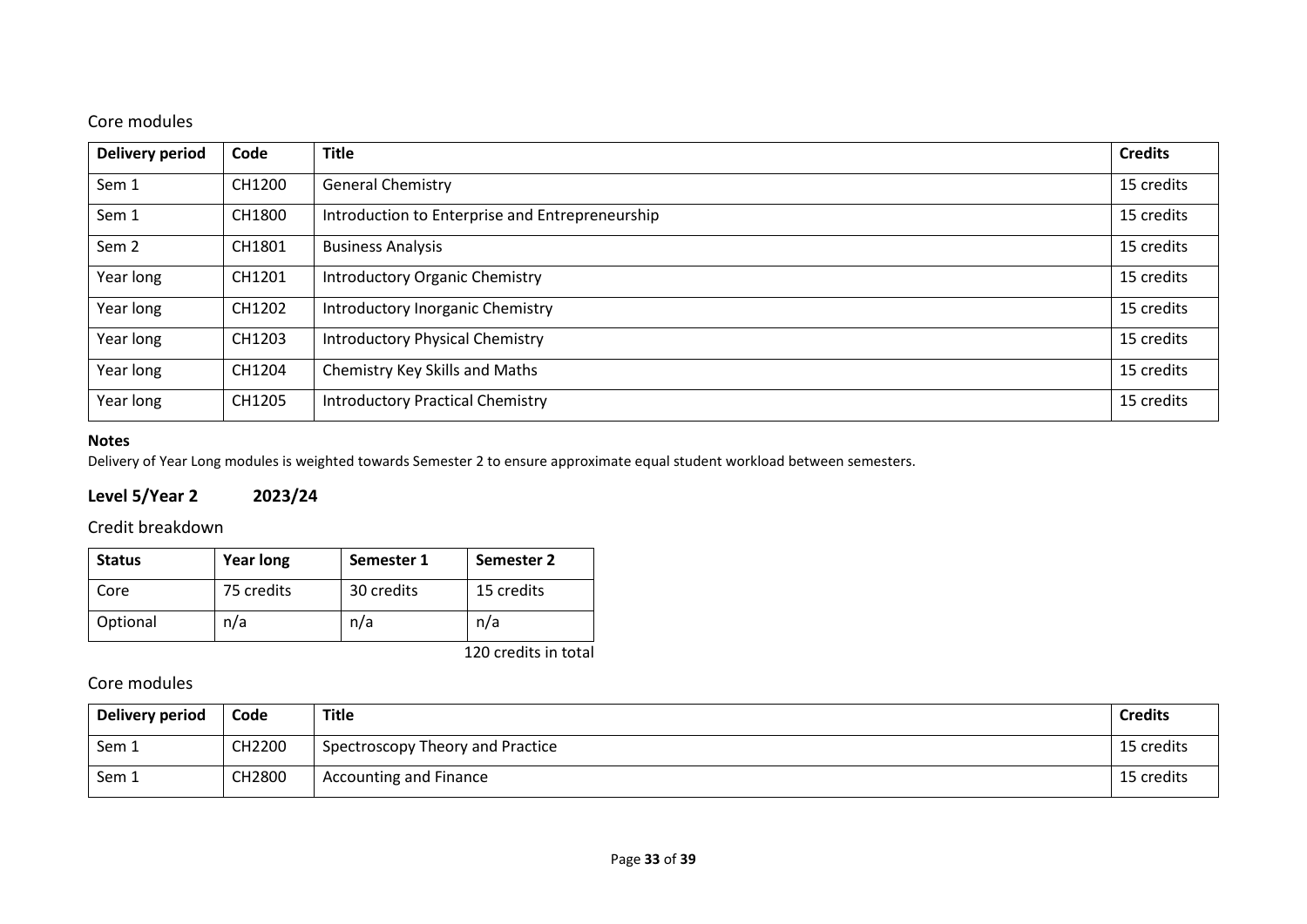| <b>Delivery period</b> | Code   | <b>Title</b>                         | <b>Credits</b> |
|------------------------|--------|--------------------------------------|----------------|
| Sem <sub>2</sub>       | CH2801 | <b>Formulating Start-up Strategy</b> | 15 credits     |
| Year long              | CH2201 | <b>Organic Chemistry</b>             | 15 credits     |
| Year long              | CH2202 | <b>Inorganic Chemistry</b>           | 15 credits     |
| Year long              | CH2203 | <b>Physical Chemistry</b>            | 15 credits     |
| Year long              | CH2204 | Practical Chemistry and Key Skills   | 30 credits     |

Delivery of Year Long modules is weighted towards Semester 2 to ensure approximate equal student workload between semesters.

## **Level 6/Year 3 2024/25**

## Credit breakdown

| <b>Status</b> | <b>Year long</b> | Semester 1 | Semester 2 |
|---------------|------------------|------------|------------|
| Core          | 45 credits       | 30 credits | 30 credits |
| Optional      | n/a              | 15 credits | n/a        |

120 credits in total

| <b>Delivery period</b> | Code   | <b>Title</b>                            | <b>Credits</b> |
|------------------------|--------|-----------------------------------------|----------------|
| Sem 1                  | CH3201 | <b>Advanced Organic Chemistry</b>       | 15 credits     |
| Sem 1                  | CH3202 | <b>Advanced Inorganic Chemistry</b>     | 15 credits     |
| Sem 1                  | CH3261 | <b>BSc Project Practical</b>            | 15 credits     |
| Sem <sub>2</sub>       | CH3802 | Leadership, Culture, and Ethics         | 15 credits     |
| Sem <sub>2</sub>       | CH3203 | <b>Advanced Physical Chemistry</b>      | 15 credits     |
| Year long              | CH3260 | <b>BSc General Paper and Key Skills</b> | 15 credits     |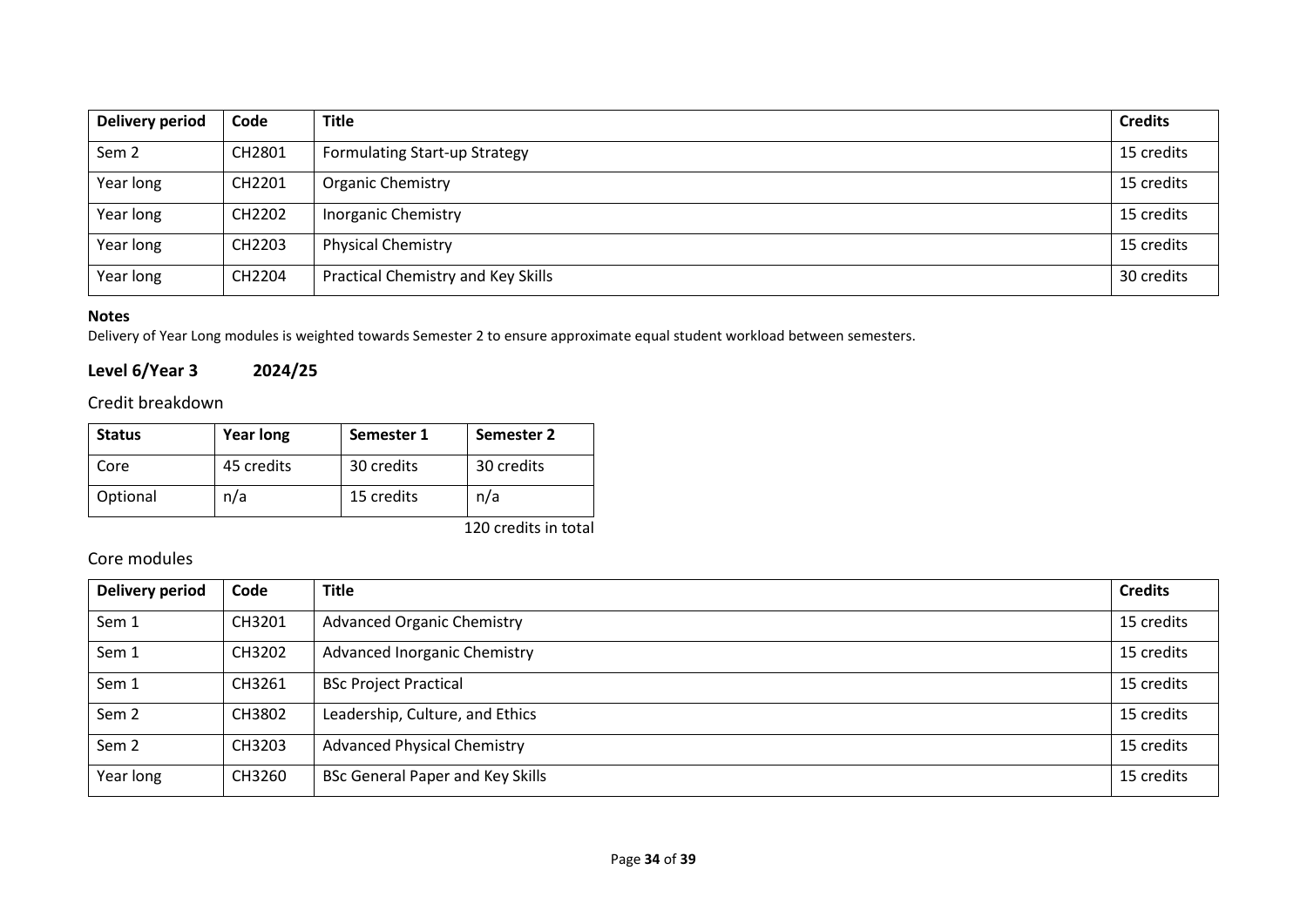| Delivery period | Code   | <b>Title</b>          | <b>Credits</b> |
|-----------------|--------|-----------------------|----------------|
| Year long       | CH3262 | BSc<br>Project Report | 15 credits     |

Delivery of Year Long modules is weighted to ensure approximate equal student workload between semesters.

### Option modules

| Delivery period | Code   | Title                             | <b>Credits</b> |
|-----------------|--------|-----------------------------------|----------------|
| Semester 1      | CH3800 | Internship Report                 | 15 credits     |
| Semester 1      | CH3801 | People, Operations, and Marketing | 15 credits     |

#### **Notes**

This is an indicative list of option modules and not definitive of what will be available. Option module choice is also subject to availability, timetabling, student number restrictions and, where appropriate, students having taken appropriate pre-requisite modules.

## BSc Chemistry with Enterprise with Year in Industry

### **Level 4/Year 1 2022/23**

### Credit breakdown

| <b>Status</b> | <b>Year long</b> | Semester 1 | Semester 2 |
|---------------|------------------|------------|------------|
| Core          | 75 credits       | 30 credits | 15 credits |
| Optional      | n/a              | n/a        | n/a        |

120 credits in total

| Delivery period | Code   | Title                                           | <b>Credits</b> |
|-----------------|--------|-------------------------------------------------|----------------|
| Sem 1           | CH1200 | <b>General Chemistry</b>                        | 15 credits     |
| Sem 1           | CH1800 | Introduction to Enterprise and Entrepreneurship | 15 credits     |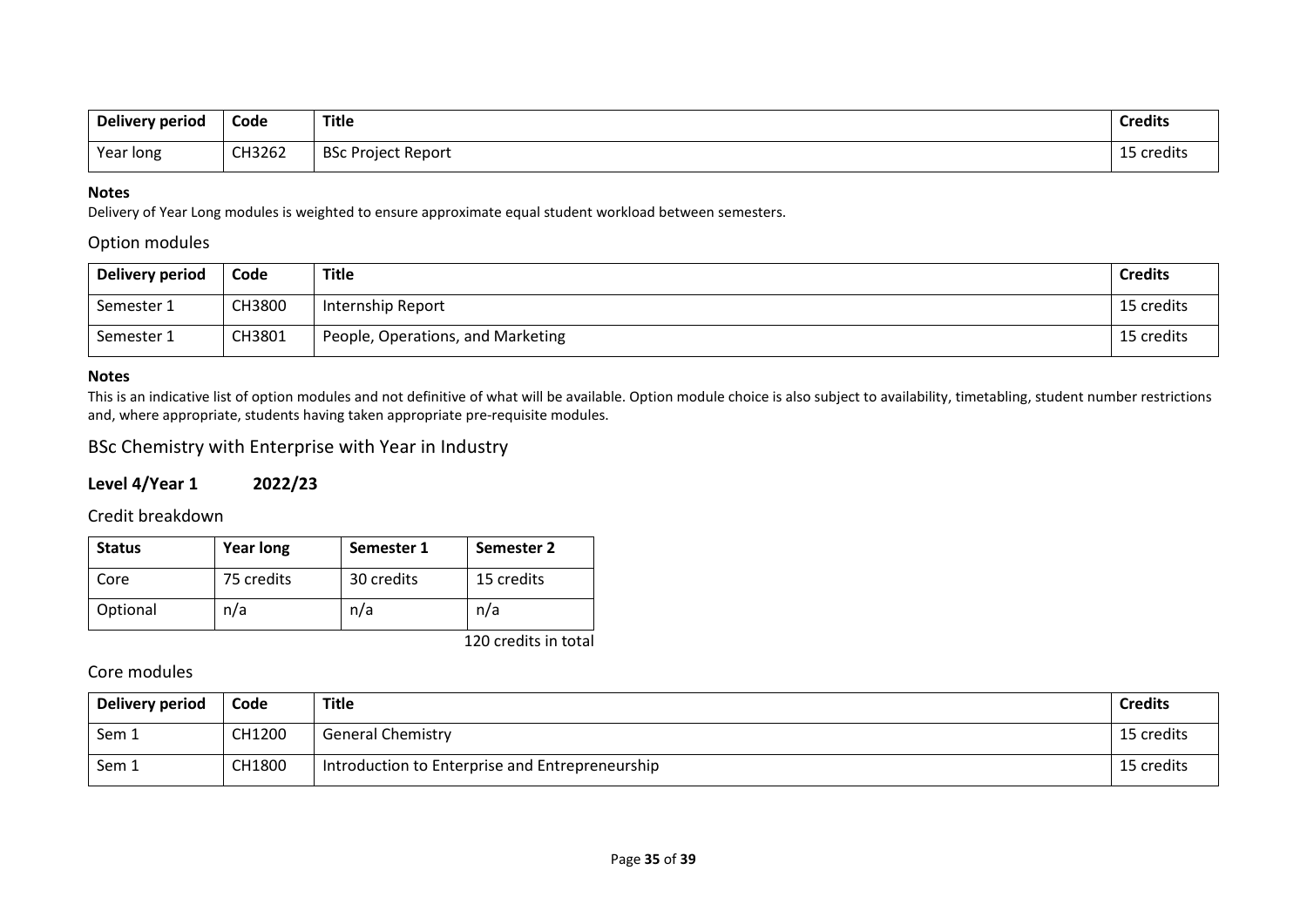| <b>Delivery period</b> | Code   | <b>Title</b>                            | <b>Credits</b> |
|------------------------|--------|-----------------------------------------|----------------|
| Sem <sub>2</sub>       | CH1801 | <b>Business Analysis</b>                | 15 credits     |
| Year long              | CH1201 | <b>Introductory Organic Chemistry</b>   | 15 credits     |
| Year long              | CH1202 | Introductory Inorganic Chemistry        | 15 credits     |
| Year long              | CH1203 | <b>Introductory Physical Chemistry</b>  | 15 credits     |
| Year long              | CH1204 | Chemistry Key Skills and Maths          | 15 credits     |
| Year long              | CH1205 | <b>Introductory Practical Chemistry</b> | 15 credits     |

Delivery of Year Long modules is weighted towards Semester 2 to ensure approximate equal student workload between semesters.

## **Level 5/Year 2 2023/24**

Credit breakdown

| <b>Status</b> | <b>Year long</b> | Semester 1 | Semester 2 |
|---------------|------------------|------------|------------|
| Core          | 75 credits       | 30 credits | 15 credits |
| Optional      | n/a              | n/a        | n/a        |

120 credits in total

| Delivery period  | Code    | <b>Title</b>                         | <b>Credits</b> |
|------------------|---------|--------------------------------------|----------------|
| Sem 1            | CH2200  | Spectroscopy Theory and Practice     | 15 credits     |
| Sem 1            | CH2800  | <b>Accounting and Finance</b>        | 15 credits     |
| Sem 1            | ADCH221 | <b>Placement Preparation 1</b>       | n/a            |
| Sem <sub>2</sub> | CH2801  | <b>Formulating Start-up Strategy</b> | 15 credits     |
| Sem <sub>2</sub> | ADCH222 | <b>Placement Preparation 2</b>       | n/a            |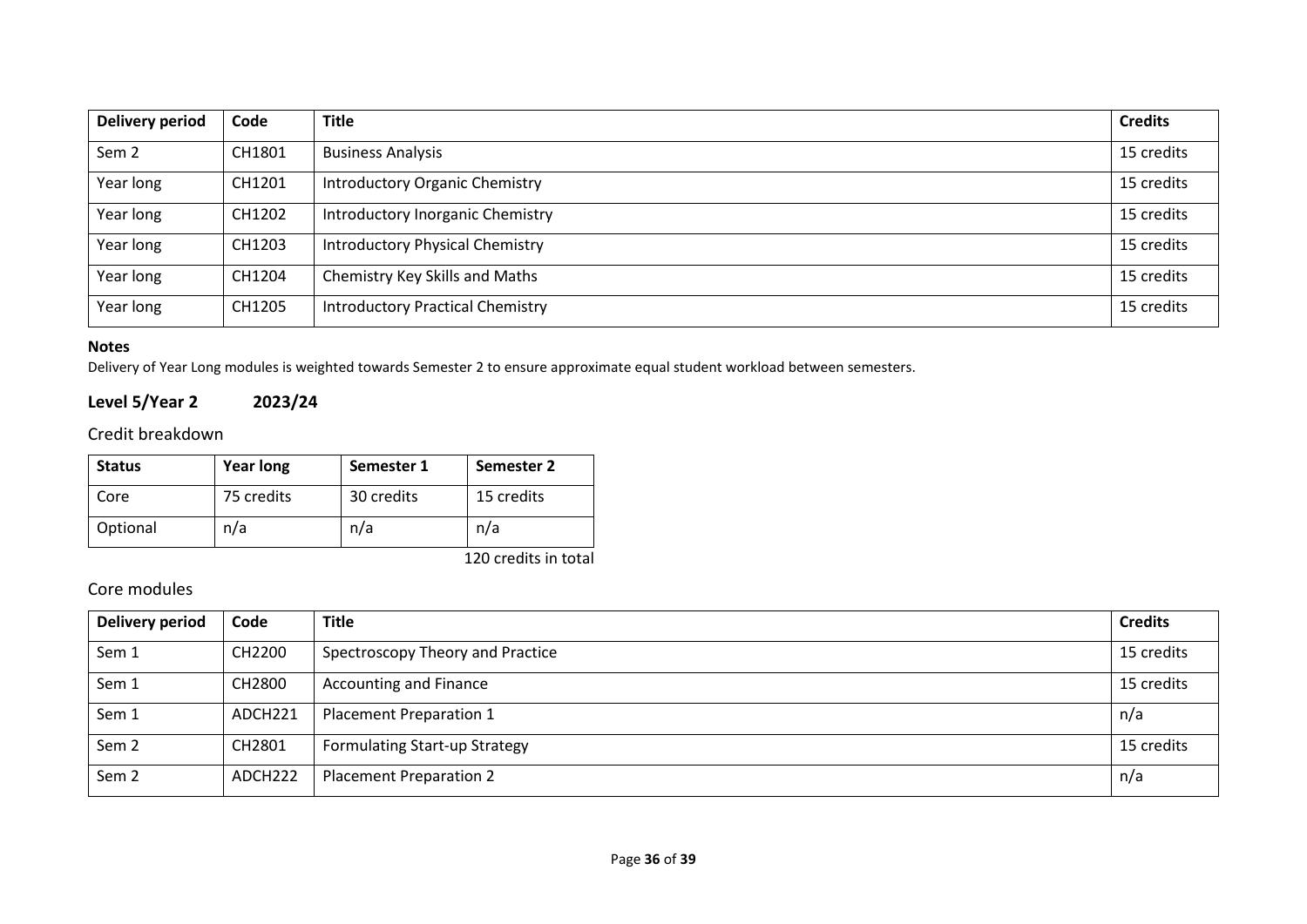| Delivery period | Code    | <b>Title</b>                          | <b>Credits</b> |
|-----------------|---------|---------------------------------------|----------------|
| Year long       | CH2201  | <b>Organic Chemistry</b>              | 15 credits     |
| Year long       | CH2202  | <b>Inorganic Chemistry</b>            | 15 credits     |
| Year long       | CH2203  | <b>Physical Chemistry</b>             | 15 credits     |
| Year long       | CH2204  | Practical Chemistry and Key Skills    | 30 credits     |
| Year long       | ADCH001 | <b>Industrial Placement Workshops</b> | n/a            |

Delivery of Year Long modules is weighted towards Semester 2 to ensure approximate equal student workload between semesters.

## **Year in Industry 2024/25**

## Credit breakdown

| <b>Status</b> | <b>Year long</b> | Semester 1 | Semester 2 |
|---------------|------------------|------------|------------|
| Core          | n/a              | n/a        | n/a        |
| Optional      | n/a              | n/a        | n/a        |

0 credits in total

## Core modules

| Delivery period | Code    | <b>Title</b><br>___                        | <b>Credits</b> |
|-----------------|---------|--------------------------------------------|----------------|
| Year long       | ADCH22? | Placement<br>$\overline{\phantom{a}}$<br>◡ | n/a            |

### **Notes**

Delivery of Year Long modules is weighted to ensure approximate equal student workload between semesters.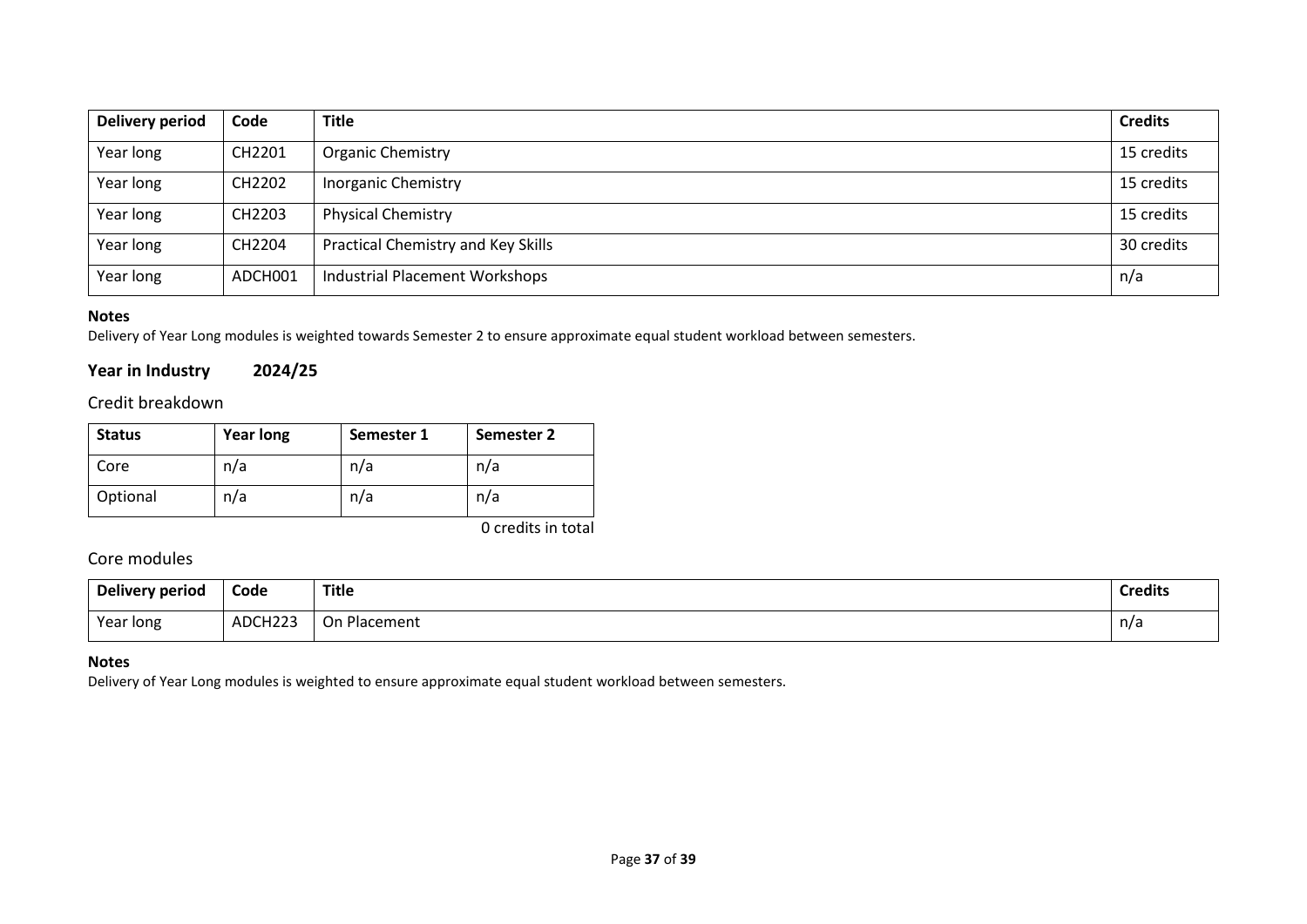## **Level 6/Year 3 2025/26**

### Credit breakdown

| <b>Status</b> | <b>Year long</b> | Semester 1 | Semester 2 |
|---------------|------------------|------------|------------|
| Core          | 45 credits       | 30 credits | 30 credits |
| Optional      | n/a              | 15 credits | n/a        |

120 credits in total

## Core modules

| <b>Delivery period</b> | Code   | <b>Title</b>                            | <b>Credits</b> |
|------------------------|--------|-----------------------------------------|----------------|
| Sem 1                  | CH3201 | <b>Advanced Organic Chemistry</b>       | 15 credits     |
| Sem 1                  | CH3202 | <b>Advanced Inorganic Chemistry</b>     | 15 credits     |
| Sem 1                  | CH3261 | <b>BSc Project Practical</b>            | 15 credits     |
| Sem <sub>2</sub>       | CH3802 | Leadership, Culture, and Ethics         | 15 credits     |
| Sem <sub>2</sub>       | CH3203 | <b>Advanced Physical Chemistry</b>      | 15 credits     |
| Year long              | CH3260 | <b>BSc General Paper and Key Skills</b> | 15 credits     |
| Year long              | CH3262 | <b>BSc Project Report</b>               | 15 credits     |

### **Notes**

Delivery of Year Long modules is weighted to ensure approximate equal student workload between semesters.

## Option modules

| Delivery period | Code   | <b>Title</b>                      | <b>Credits</b> |
|-----------------|--------|-----------------------------------|----------------|
| Semester 1      | CH3800 | Internship Report                 | 15 credits     |
| Semester 1      | CH3801 | People, Operations, and Marketing | 15 credits     |